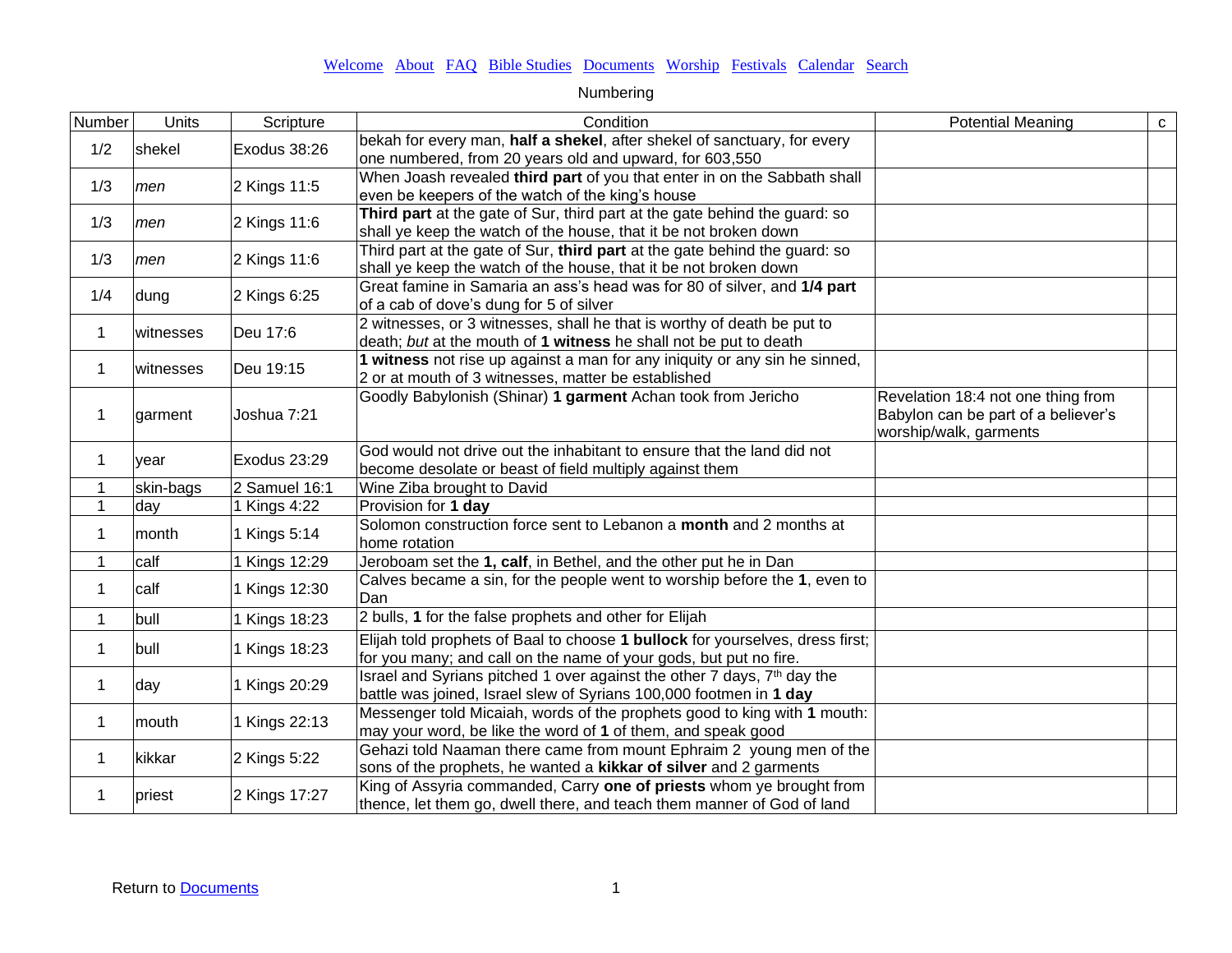| Number          | Units       | Scripture               | Condition                                                                                                                                                              | <b>Potential Meaning</b>                                | $\mathbf{C}$ |
|-----------------|-------------|-------------------------|------------------------------------------------------------------------------------------------------------------------------------------------------------------------|---------------------------------------------------------|--------------|
| 1               | priest      | 2 Kings 17:28           | One priest they carried away from Samaria came and dwelt in Beth-el,<br>and taught them how they should fear Yehovah                                                   |                                                         |              |
| 1               | kikkar      | 2 Kings 23:33           | Pharaoh-nechoh put Jehoahaz in bands at Riblah, charged Judah a<br>tribute of 100 talents of silver, and a kikkar of gold.                                             |                                                         |              |
| $\mathbf 1$     | pillar      | 2 Kings 25:17           | height of 1 pillar 18 ammahs, height chapiter brass 3 ammahs wreathen<br>work pomegranates round about, brass like 2 <sup>nd</sup> pillar with wreathen work           |                                                         |              |
| 1               | day         | Psalm 84:10             | Psalmist stated that a day in thy courts in the house of God as a<br>doorkeeper is better than a 1000 in the tents of wickedness                                       |                                                         |              |
| 1 <sup>st</sup> | month       | Esther 3:7              | 1 <sup>st</sup> month Nisan, 12 <sup>th</sup> year of king Ahasuerus, they cast Pur, lot, before<br>Haman day to day, & month to month, to 12 <sup>th</sup> month Adar |                                                         |              |
| 1 <sup>st</sup> | month       | Esther 3:12             | King's scribes on 13 <sup>th</sup> of 1 <sup>st</sup> month, wrote all Haman commanded in name<br>of king Ahasuerus and sealed with king's ring.                       |                                                         |              |
| $\mathbf{1}$    | day         | Esther 3:13             | Letters sent by posts into all provinces to destroy, kill & cause to perish, all<br>Jews, young & old, little children & women in 1 day                                |                                                         |              |
| 1               | day         | Esther 8:12             | Upon 1 day in all provinces of king Ahasuerus, namely, upon the 13 day<br>of 12 <sup>th</sup> month, which is the month Adar                                           |                                                         |              |
| 1               | spoke       | Psalm 62:11             | The Redeemer spoke once power belongs to the Redeemer                                                                                                                  |                                                         |              |
| 1               | man         | Isaiah 4:1              | Women take hold of 1 man                                                                                                                                               | Yeshua                                                  |              |
| 1               | cities      | Amos 4:8                | 2 or 3 cities wandered to 1 city to drink water but they were not satisfied:<br>yet have ye not returned to me says Yehovah                                            |                                                         |              |
| 1               | interpreter | 1 Corin 14:27           | If any man speak in a tongue, by two, or at the most three, and by course;<br>and let 1 interpret                                                                      |                                                         |              |
| 1 or 2          | days        | Ezra 10:13              | People many and a time of much rain, we are not able to stand without<br>neither a work of 1 day or 2 for we are many transgressed in this thing                       |                                                         |              |
| 1 or 2          | more        | Matthew 18:16           | If he will not hear, take with you 1 or 2 more, that in the mouth of 2 or 3<br>witnesses every word may be established                                                 |                                                         |              |
| $\overline{2}$  | daughters   | 1 Samuel 2:21           | After Samuel, Yehovah visited Hannah, she conceived 3 sons and 2<br>daughters                                                                                          |                                                         |              |
| $\overline{2}$  | skin-bags   | 1 Samuel 25:18          | Wine Abigail took to David                                                                                                                                             |                                                         |              |
| 2x              | animals     | Exodus 22:4             | If a thief be found with ox, ass or sheep in his hand alive, he must shall<br>restore double                                                                           | Once 2 occurs, it seems to result in an                 |              |
| $\overline{2}$  | years       | 2 Samuel 13:23          | How long Absalom waited until he took action against Amnon, who forced<br>himself on Tamar                                                                             | action being taken possibly different<br>than previous. |              |
| $\overline{2}$  | years       | 2 Samuel 14:28          | Absalom did not see David Face, Absalom takes action                                                                                                                   |                                                         |              |
| 2 <sup>nd</sup> | again       | $\sqrt{2}$ Samuel 14:29 | Absalom sent for Joab, but would not come                                                                                                                              |                                                         |              |
| $\overline{c}$  | sons        | 2 Samuel 21:8           | Sons of Rizpah the daughter of Aiah, she bare to Saul, Armoni and<br>Mephibosheth, who were hung to end the famine, 2 of 7                                             |                                                         |              |
| $\overline{2}$  | men         | 2 Samuel 23:20          | Benaiah slew two lion-like men of Moab                                                                                                                                 |                                                         |              |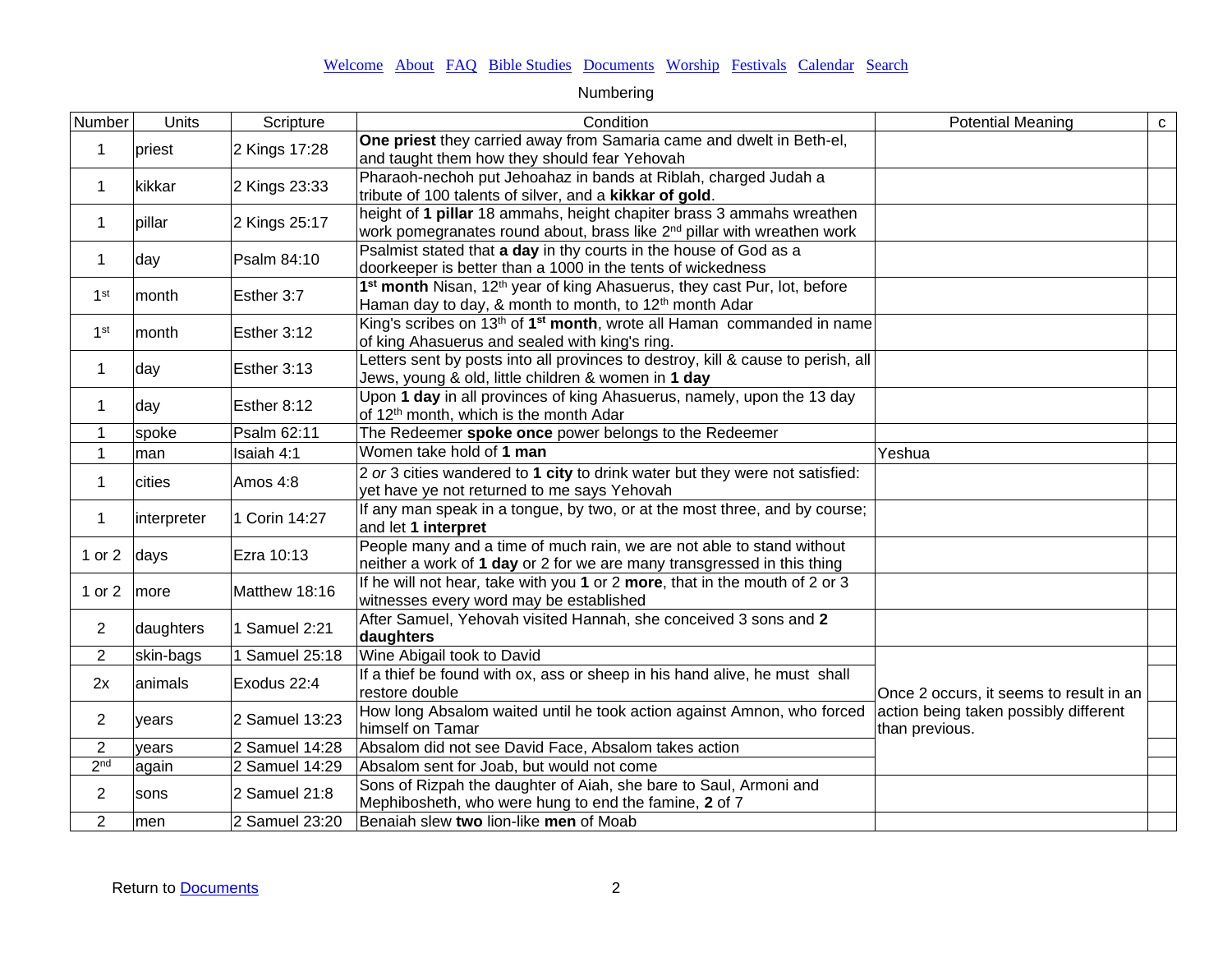| Number          | Units       | Scripture     | Condition                                                                                                                                               | <b>Potential Meaning</b> | $\mathtt{C}$ |
|-----------------|-------------|---------------|---------------------------------------------------------------------------------------------------------------------------------------------------------|--------------------------|--------------|
| 2               | servants    | 1 Kings 2:39  | At the end of 3 years, 2 servants of Shimei ran away to Achish son of<br>Maachah king of Gath                                                           |                          |              |
| $\overline{2}$  | women       | 1 Kings 3:16  | Women, harlots, that came before king Solomon to judge concerning their<br>babies                                                                       |                          |              |
| $\overline{2}$  | months      | 1 Kings 5:14  | Solomon construction force sent to Lebanon a month and 2 months at<br>home rotation                                                                     |                          |              |
| 2 <sup>nd</sup> | appearance  | 1 King 9:2    | Yehovah appeared to Solomon as He had appeared to him at Gibeon                                                                                         |                          |              |
| $\overline{2}$  | houses      | 1 Kings 9:10  | At end of 20 years, when Solomon had built the 2 houses, the house of<br>Yehovah, and the king's house, he compensated Hiram                            |                          |              |
| $\overline{2}$  | lions       | 1 Kings 10:19 | Solomon built a throne with hand rests on either side on the place of the<br>seat, and two lions stood beside the rests                                 |                          |              |
| $\overline{2}$  | times       | 1 Kings 11:9  | Yehovah appeared before Solomon twice (although the word may not<br>mean twice it is a plural and indicates this)                                       |                          |              |
| $\overline{c}$  | calves      | 1 Kings 12:28 | Jeroboam made calves of gold, and said to the people, It is too much for<br>you to go up to Jerusalem: behold thy gods, brought you out Egypt           |                          |              |
| $\overline{c}$  | kikkars     | 1 Kings 16:24 | Omri bought mount Samaria of Shemer for 2 (dual) kikkars of silver, and<br>built Samaria                                                                |                          |              |
| $\overline{2}$  | thoughts    | 1 Kings 18:21 | Elijah asked all the people, how long passover between 2 thoughts? if<br>Yehovah is God, follow him: if Baal, follow him. people not a word             |                          |              |
| $\overline{2}$  | bulls       | 1 Kings 18:23 | 2 bulls, 1 for the false prophets and other for Elijah                                                                                                  |                          |              |
| $\overline{2}$  | measures    | 1 Kings 18:32 | Elijah made a trench around the altar, as great as would contain two<br>measures of seed                                                                |                          |              |
| 2 <sub>nd</sub> | time        | 1 Kings 18:34 | Elijah told the people to fill 4 barrels with water, and pour on the burnt<br>sacrifice, and on the wood a 2 <sup>nd</sup> time.                        |                          |              |
| 2 <sub>nd</sub> | time        | 1 Kings 19:7  | After the angel of Yehovah came a second time, and touched Elijah, angel<br>told Elijah arise eat; because the journey too great for you                |                          |              |
| $\overline{c}$  | men         | 1 Kings 21:10 | Jezebel told the men of the city, to set 2 men, sons of Belial, before<br>Naboth to witness against him, blaspheme Judge and king, then stone him       |                          |              |
| $\overline{2}$  | princes     | 2 Kings 1:14  | Behold, there came fire down from heaven, and burnt up 2 princes of the<br>former 50 with their 50; therefore let my life now be precious in your sight |                          |              |
| $\overline{2}$  | unspecified | 2 Kings 2:6   | Elijah said to Elisha, wait here, Yehovah has sent me to Jordan, Elisha<br>said, Yehovah lives, and your soul lives, I will not leave you, 2 went on    |                          |              |
| $\overline{2}$  | unspecified | 2 Kings 2:7   | 50 men of the sons of the prophets went, and stood to view afar off: and<br>they 2 stood by Jordan                                                      |                          |              |
| $\overline{2}$  | bears       | 2 Kings 2:24  | Those who mocked Elijah, attacked by 2 bears                                                                                                            |                          |              |
| $\overline{2}$  | sons        | 2 Kings 4:1   | A widow of the sons of the prophets spoke to Elisha, whose husband<br>feared Yehovah, that creditor is come to take her 2 sons to be bondmen            |                          |              |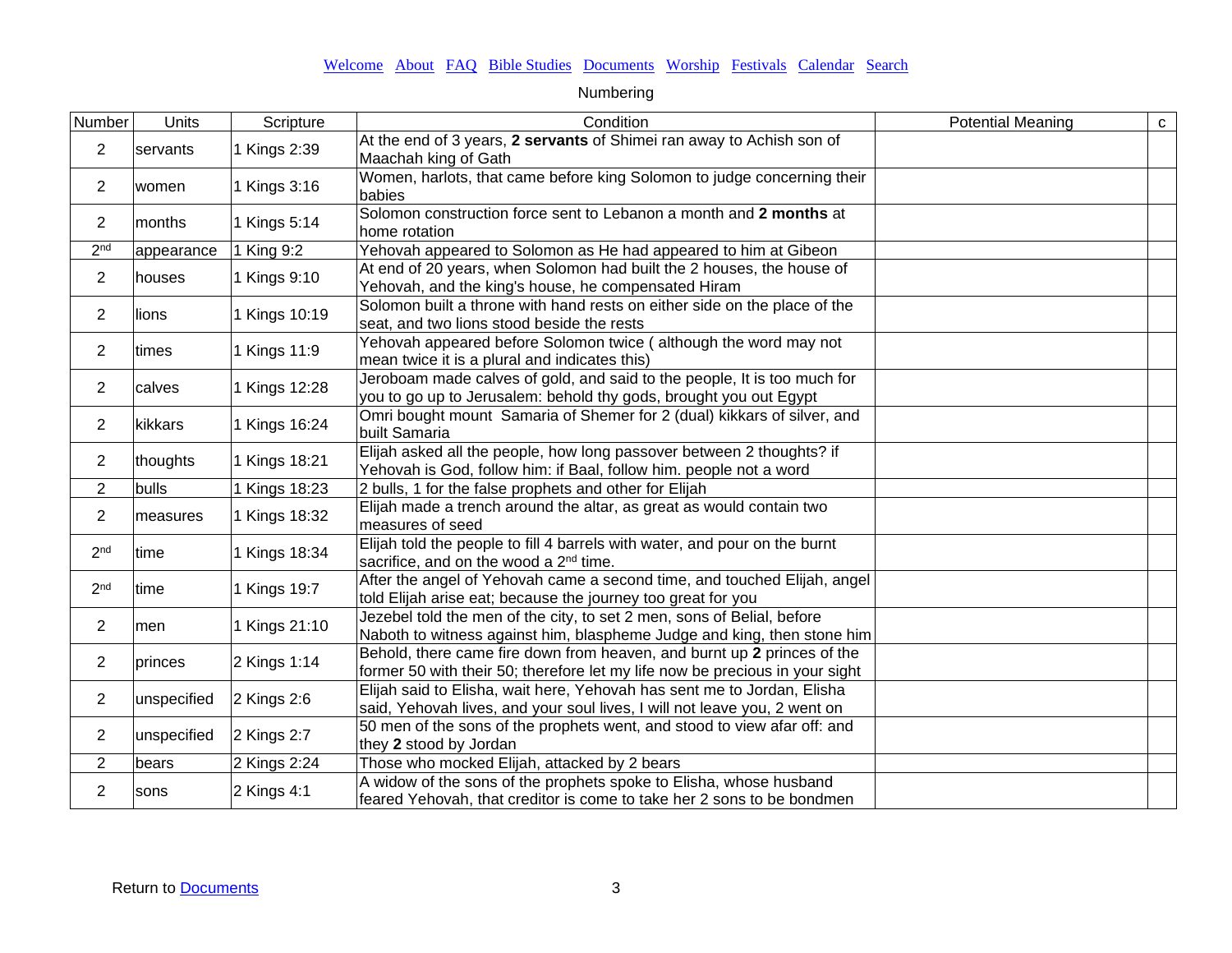| Number          | Units     | Scripture     | Condition                                                                                                                                                                    | <b>Potential Meaning</b> | ${\bf C}$ |
|-----------------|-----------|---------------|------------------------------------------------------------------------------------------------------------------------------------------------------------------------------|--------------------------|-----------|
| $\overline{2}$  | burdens   | 2 Kings 5:17  | Naaman asked for 2 mules' burden of earth, he would no longer offer<br>burnt offering or sacrifice to other gods, but to Yehovah                                             |                          |           |
| $\overline{2}$  | young men | 2 Kings 5:22  | Gehazi told Naaman there came from mount Ephraim 2 young men of<br>the sons of the prophets, he wanted a kikkar of silver and 2 garments                                     |                          |           |
| $\overline{2}$  | garments  | 2 Kings 5:22  | Gehazi told Naaman there came from mount Ephraim 2 young men of the<br>sons of the prophets, he wanted a kikkar of silver and 2 garments                                     |                          |           |
| 2d              | kikkars   | 2 Kings 5:23  | Naaman take 2d kikkars bound 2d kikkars of silver in 2d bags with 2<br>changes of garments, and laid them upon 2 of his servants                                             |                          |           |
| $\overline{2}$  | bags      | 2 Kings 5:23  | Naaman take 2d kikkars bound 2d kikkars of silver in 2 bags with 2<br>changes of garments, and laid them upon 2 of his servants                                              |                          |           |
| $\overline{2}$  | garments  | 2 Kings 5:23  | Naaman take 2d kikkars bound 2d kikkars of silver in 2 bags with 2<br>changes of garments, and laid them upon 2 of his servants                                              |                          |           |
| $\overline{2}$  | servants  | 2 Kings 5:23  | Naaman take 2d kikkars bound 2d kikkars of silver in 2d bags with 2<br>changes of garments, and laid them upon 2 of his servants                                             |                          |           |
| 2d              | measures  | 2 Kings 7:1   | Elisha said, To morrow about this time a measure of fine flour for a shekel,<br>and 2 measures (d) of barley for a shekel, in the gate of Samaria                            |                          |           |
| $\overline{2}$  | chariots  | 2 Kings 7:14  | King of Samaria sent 2 chariot horses to see if the Syrians were gone                                                                                                        |                          |           |
| 2d              | measures  | 2 Kings 7:16  | A measure of fine flour was for a shekel, and 2 measures (d) of barley for<br>a shekel, according to the word of Yehovah                                                     |                          |           |
| 2 <sub>nd</sub> | letter    | 2 Kings 10:6  | Jehu wrote 2 <sup>nd</sup> letter to them, If you mine hearken take heads master's<br>sons come to me to Jezreel, sons 70 persons, great men of the city came                |                          |           |
| $\overline{2}$  | heaps     | 2 Kings 10:8  | Messenger told Jehu, They have brought heads of king's sons. And he<br>said, Lay them in two heaps at the entering in of the gate until morning                              |                          |           |
| $\overline{2}$  | men       | 2 Kings 11:7  | 2 parts of all you that go forth on the Sabbath, even they shall keep the<br>watch of the house of Yehovah about the king                                                    |                          |           |
| 2 <sub>nd</sub> | year      | 2 Kngs 19:29  | Sign to you, you shall eat this year as grow of themselves, 2 <sup>nd</sup> year that<br>which springeth of same, 3 <sup>rd</sup> year sow reap, plant vineyards, eat fruits |                          |           |
| 2d              | walls     | 2 Kings 25:4  | City was broken up, men of war by night by the way of the gate between 2<br>walls, by the king's garden                                                                      |                          |           |
| $\overline{c}$  | pillars   | 2 Kings 25:16 | 2 pillars, one sea, bases which Solomon had made for the house of<br>Yehovah; the brass of all these vessels was without weight                                              |                          |           |
| 2 <sup>nd</sup> | pillar    | 2 Kings 25:17 | height of 1 pillar 18 ammahs, height chapiter brass 3 ammahs wreathen<br>work pomegranates round about, brass like 2 <sup>nd</sup> pillar with wreathen work                 |                          |           |
| $2nd$ m         | priest    | 2 Kings 25:18 | Captain of the guard took Seraiah the chief priest, and Zephaniah the<br>second (mishneh) priest, 3 observers of the door:                                                   |                          |           |
| 2 <sub>nd</sub> | time      | Esther 2:19   | At Esther's feast the virgins were gathered together the 2 <sup>nd</sup> time, then<br>Mordecai sat in the king's gate.                                                      |                          |           |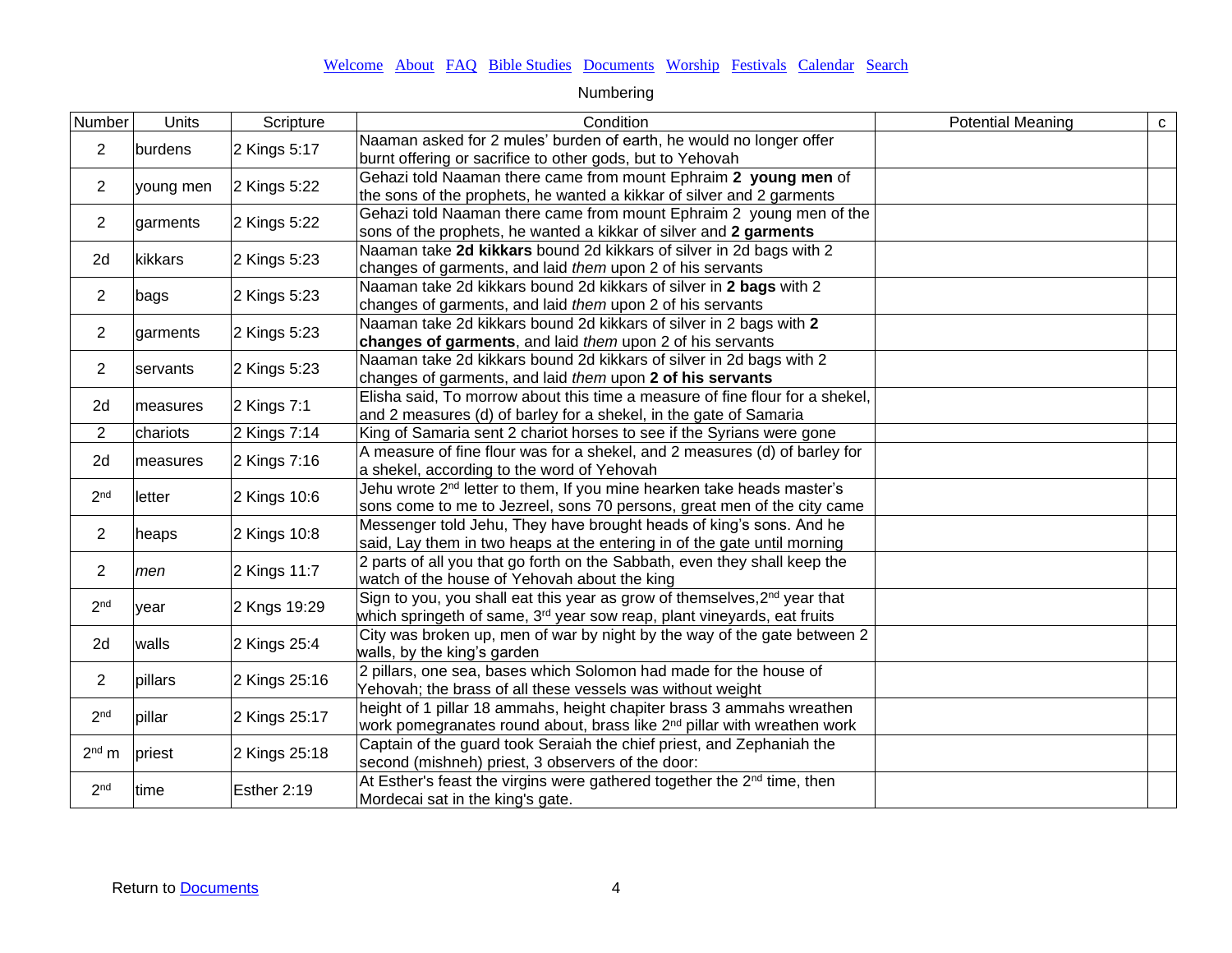| Number          | Units          | Scripture     | Condition                                                                                                                                    | <b>Potential Meaning</b> | ${\bf c}$ |
|-----------------|----------------|---------------|----------------------------------------------------------------------------------------------------------------------------------------------|--------------------------|-----------|
| $\overline{2}$  | eunuchs        | Esther 2:21   | While Mordecai sat in king's gate, Bigthan and Teresh, kept the door, were                                                                   |                          |           |
|                 |                |               | wroth, and sought to lay hand on the king Ahasuerus.<br>King said again to Esther on 2 <sup>nd</sup> day at the banquet of wine, What is thy |                          |           |
| 2 <sub>nd</sub> | day            | Esther 7:2    | petition, queen Esther? and it shall be granted you                                                                                          |                          |           |
|                 |                |               | Jews ordained to themselves, their seed, all such as joined themselves, it                                                                   |                          |           |
| $\overline{2}$  | days           | Esther 9:27   | should not fail to keep 2 days according to appointed time every year                                                                        |                          |           |
| $\overline{2}$  | heard          | Psalm 62:11   | Twice heard power belongs to the Redeemer                                                                                                    |                          |           |
| 2 or 3          | witnesses      | Deu 17:6      | 2 witnesses, or 3 witnesses, shall he that is worthy of death be put to                                                                      |                          |           |
|                 |                |               | death; but at the mouth of 1 witness he shall not be put to death                                                                            |                          |           |
| 2 or 3          | witnesses      | Deu 19:15     | 1 witness not rise up against a man for any iniquity or any sin he sinned, 2                                                                 |                          |           |
|                 |                |               | or at 3 of 3 witnesses, matter be established                                                                                                |                          |           |
|                 | 2 or 3 eunuchs | 2 Kings 9:32  | Jehu lifted up his face to the window, and said, Who is on my side? who?                                                                     |                          |           |
|                 |                |               | And there looked out to him 2 or 3 eunuchs                                                                                                   |                          |           |
|                 | 2 or 3 berries | Isaiah 17:6   | Gleaning grapes left in it as shaking of olive tree, 2 or 3 berries in top of                                                                |                          |           |
|                 |                |               | uppermost bough, 4 or 5 in outmost fruitful branches says Yehovah                                                                            |                          |           |
| $2$ or $3$      | cities         | Amos 4:8      | 2 or 3 cities wandered to 1 city to drink water but they were not satisfied:                                                                 |                          |           |
|                 |                |               | yet have not returned to Me says Yehovah                                                                                                     |                          |           |
| 2 or 3          | witnesses      | Matthew 18:16 | If he will not hear, take with you 1 or 2 more, that in the mouth of 2 or 3<br>witnesses every word may be established                       |                          |           |
|                 |                |               | where 2 or 3 are gathered together in My name, there am I in the midst of                                                                    |                          |           |
| 2 or 3          | believers      | Matthew 18:20 | them                                                                                                                                         |                          |           |
|                 |                |               | There were set there 6 waterpots of stone, after the manner of the                                                                           |                          |           |
| 2 or 3          | metretes       | John 2:6      | purifying of the Jews, containing 2 or 3 metretes apiece                                                                                     |                          |           |
|                 |                |               | If any man speak in a tongue, by 2, or at the most 3, and by course; and                                                                     |                          |           |
| 2 or 3          | tongues        | 1 Corin 14:27 | let 1 interpret                                                                                                                              |                          |           |
| 2 or 3          | prophets       | 1 Corin 14:29 | Let the prophets speak 2 or 3, and let the other judge                                                                                       |                          |           |
| 2 or 3          | witnesses      | 2 Corin 13:1  | This the 3 <sup>rd</sup> I am coming to you. In the mouth of 2 or 3 witnesses shall                                                          |                          |           |
|                 |                |               | every word be established                                                                                                                    |                          |           |
| 2 or 3          | witnesses      | 1 Tim 5:19    | Against an elder receive not accusation, but before two or three witnesses                                                                   |                          |           |
| 2 or 3          | witnesses      | Hebrews 10:28 | He that despised Moses' law died without mercy under two or three                                                                            |                          |           |
|                 |                |               | witnesses                                                                                                                                    |                          |           |
| 3               | months         | Exodus 2:2    | Months Moses was hidden                                                                                                                      |                          |           |
| 3 <sup>rd</sup> | day            | Exodus 19:15  | Israelites were to be ready the 3rd day and not come at their wives                                                                          |                          |           |
| 3               | ammahs         | Exodus 38:1   | He made altar of burnt offering shittim wood: 5 ammahs length, 5 ammahs                                                                      |                          |           |
|                 |                |               | breadth, was foursquare; and 3 ammahs height                                                                                                 |                          |           |
| 3               | pillars        | Exodus 38:14  | Hangings of the one side 15 ammahs, their <b>pillars 3</b> , and their bases 3                                                               |                          |           |
| 3               | bases          | Exodus 38:14  | Hangings of the one side 15 ammahs, their pillars 3, and their <b>bases 3</b>                                                                |                          |           |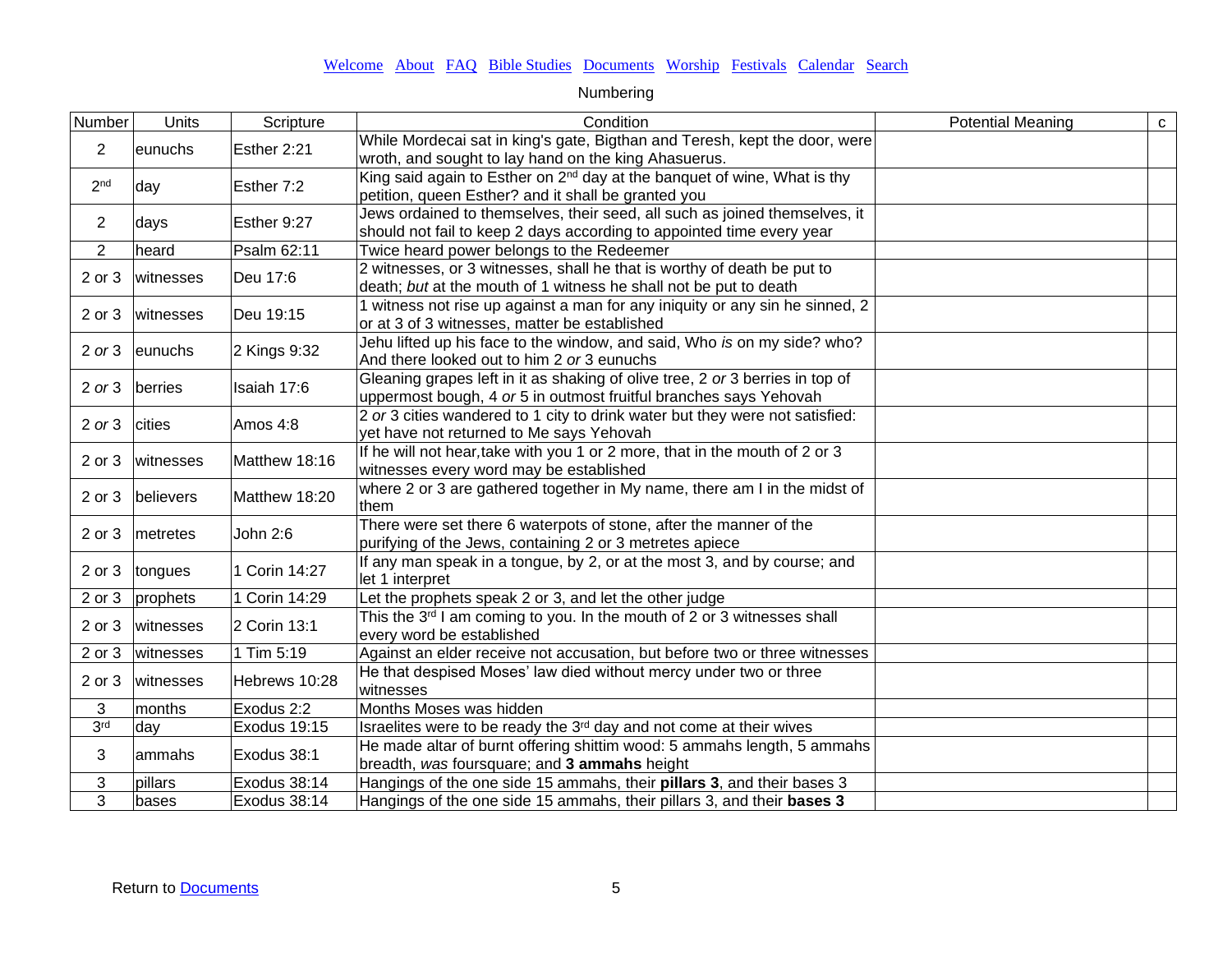| Number          | Units   | Scripture      | Condition                                                                                                                                 | <b>Potential Meaning</b> | $\mathtt{C}$ |
|-----------------|---------|----------------|-------------------------------------------------------------------------------------------------------------------------------------------|--------------------------|--------------|
| 3               | pillars | Exodus 38:15   | Other side of the court gate, on this hand and that hand, were hangings of<br>15 ammahs; their pillars 3, and their bases 3               |                          |              |
| 3               | bases   | Exodus 38:15   | Other side of the court gate, on this hand and that hand, were hangings of<br>15 ammahs; their pillars 3, and their bases 3               |                          |              |
| 3               | days    | Joshua 3:2     | Children of Israel camp at the Jordan prior to crossing                                                                                   |                          |              |
| 3               | years   | Judges 9:22    | Abimelech reigned over Israel                                                                                                             |                          |              |
| 3               | days    | Judges 19:4    | Levite's father in law retained him                                                                                                       |                          |              |
| 3               | sons    | 1 Samuel 2:21  | After Samuel, Yehovah visited Hannah, she conceived 3 sons and 2<br>daughters                                                             |                          |              |
| 3 <sup>rd</sup> | day     | 1 Samuel 20:5  | David told Jonathan, he would hide himself in the field to the 3rd day at<br>even                                                         |                          |              |
| 3               | days    | 1 Samuel 21:5  | 3 Days David's men were kept from women to receive the bread from the<br>priest                                                           |                          |              |
| 3 <sup>rd</sup> | day     | 1 Samuel 30:1  | David and men came to Ziklag after the Amalekites had stolen and burned<br>it with fire                                                   |                          |              |
| 3               | darts   | 2 Samuel 18:14 | Darts (shevet) Joab thrust into Absalom's heart                                                                                           |                          |              |
| 3               | days    | 2 Samuel 20:4  | David told Amasa to assemble men of Judah within 3 days                                                                                   |                          |              |
| 3               | years   | 2 Samuel 21:1  | Famine in Israel due Saul, because he slew the Gibeonites.                                                                                |                          |              |
| 3               | men     | 2 Samuel 23:9  | There were 3 men of David that were singled out in honor of the mighty                                                                    |                          |              |
| 3               | years   | 1 Kings 2:39   | At the of these years 2 servants of Shimei ran away to Achish son of<br>Maachah king of Gath                                              |                          |              |
| 3 <sup>rd</sup> | day     | 1 Kings 3:18   | Days after delivery that the incident occurred                                                                                            |                          |              |
| 3               | times   | 1 Kings 9:25   | 3 times in a year Solomon offered burnt offerings and peace offerings<br>upon the altar which he built to Yehovah                         |                          |              |
| 3               | Imaneh  | 1 Kings 10:17  | 300 shield were made of 3 maneh of gold, placed in the house of the<br>Forest of Lebanon                                                  |                          |              |
| 3               | years   | 1 Kings 10:22  | Solomon navy of Tharshish with the navy of Hiram, every 3 years brought<br>gold, silver, ivory, apes, and peacocks.                       |                          |              |
| 3               | days    | 1 Kings 12:5   | When the people inquired of Rehoboam, he said he would answer in 3<br>days                                                                |                          |              |
| 3 <sup>rd</sup> | time    | 1 Kings 18:34  | Elijah told the people to fill 4 barrels with water, and pour on the burnt<br>sacrifice, and on the wood a 3rd time.                      |                          |              |
| 3               | years   | 1 Kings 22:1   | 3 years without war between Syria and Israel                                                                                              |                          |              |
| 3 <sup>rd</sup> | vear    | 1 Kings 22:2   | In 3 <sup>rd</sup> year, that Jehoshaphat the king of Judah came down to the king of<br>Israel                                            |                          |              |
| 3 <sup>rd</sup> | 50      | 2 Kings 1:13   | He sent again a prince of 3 <sup>rd</sup> 50 with his 50, 3 <sup>rd</sup> prince of 50 fell on his<br>knees before Elijah, and begged him |                          |              |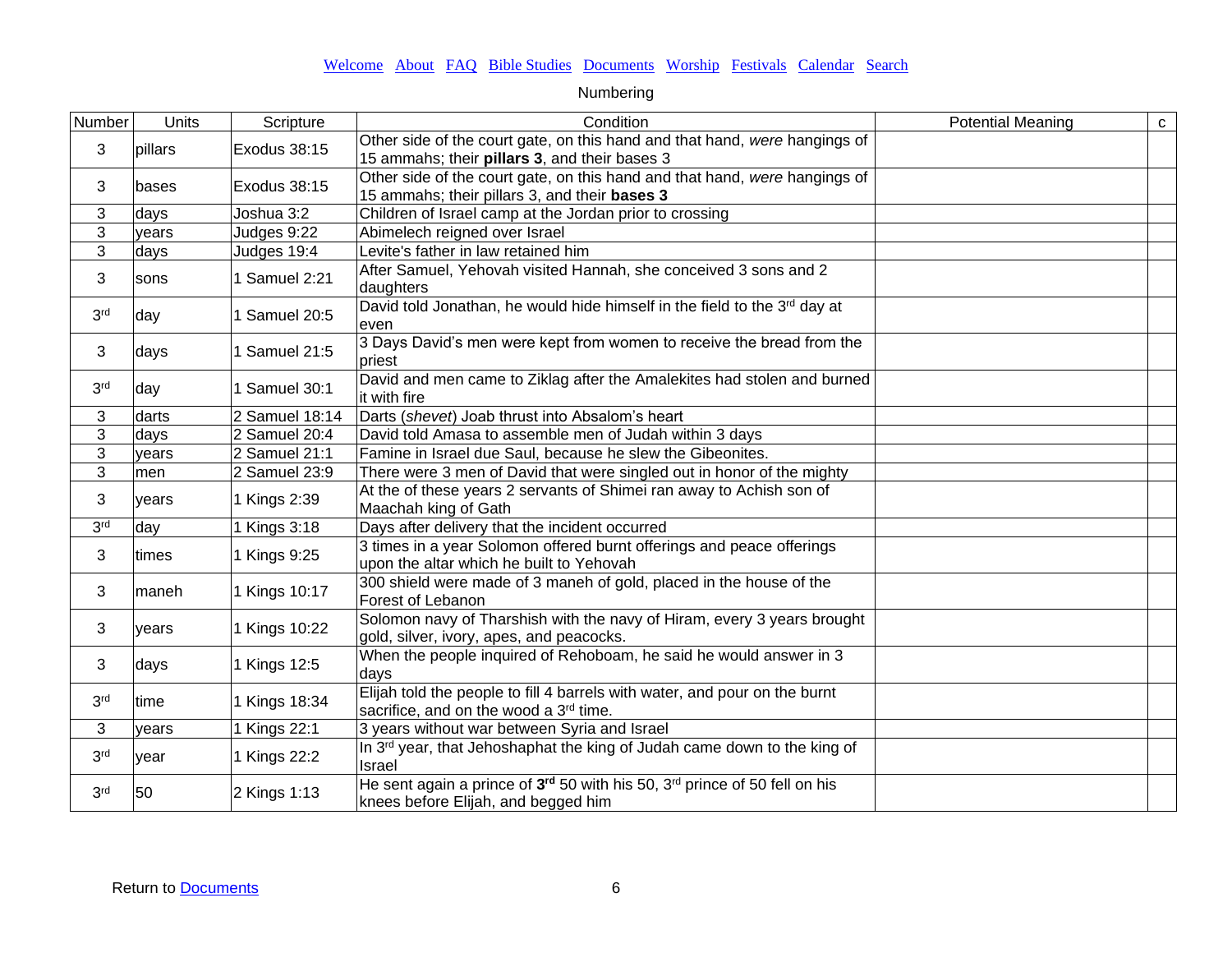| Number                  | Units         | Scripture      | Condition                                                                                                                                                                    | <b>Potential Meaning</b>                            | $\mathbf{C}$ |
|-------------------------|---------------|----------------|------------------------------------------------------------------------------------------------------------------------------------------------------------------------------|-----------------------------------------------------|--------------|
| 3                       | days          | 2 Kings 2:17   | They urged Elisha until he was ashamed, Elisha said send, They sent 50<br>men; and they sought 3 days, but found him not                                                     |                                                     |              |
| 3                       | kings         | 2 Kings 3:10   | King of Israel claimed that Yehovah had called the 3 kings together to<br>deliver them into the hand of Moab                                                                 |                                                     |              |
| 3                       | <b>Itimes</b> | 2 Kings 13:18  | Elisha said, Take the arrows. And he took them. And he said to the king of<br>Israel, Smite upon the ground. And he smote 3, and stayed                                      |                                                     |              |
| 3                       | times         | 2 Kings 13:19  | Elisha was wroth with him, you should have smitten 5 or 6 times; had you<br>smitten Syria till had consumed: now you shall smite Syria but thrice                            |                                                     |              |
| 3                       | times         | 2 Kings 13:25  | Jehoash son of Jehoahaz took again from Ben-hadad son of Hazael cities,<br>which he took from Jehoahaz his father by war. 3 times Joash beat him                             |                                                     |              |
| 3 <sup>rd</sup>         | year          | 2 Kngs 19:29   | Sign to you, you shall eat this year as grow of themselves, 2 <sup>nd</sup> year that<br>which springeth of same, 3 <sup>rd</sup> year sow reap, plant vineyards, eat fruits |                                                     |              |
| 3 <sup>rd</sup>         | day           | 2 Kings 20:5   | Tell Hezekiah Yehovah says, I have heard your prayer, seen your tears, I<br>will heal you, on 3 <sup>rd</sup> day you shall go up to the house of Yehovah                    |                                                     |              |
| 3                       | ammahs        | 2 Kings 25:17  | height of 1 pillar 18 ammahs, height chapiter brass 3 ammahs wreathen<br>work pomegranates round about, brass like 2 <sup>nd</sup> pillar with wreathen work                 |                                                     |              |
| 3                       | observers     | 2 Kings 25:18  | Captain of the guard took Seraiah the chief priest, and Zephaniah the<br>second (mishneh) priest, 3 observers of the door:                                                   |                                                     |              |
| 3 <sup>rd</sup>         | vear          | Esther 1:3     | Ahasuerus had a feast for all his princes and servants; the power of Persia<br>and Media, nobles and princes were before him                                                 |                                                     |              |
| 3                       | days          | Esther 4:16    | Esther told Mordecai to have all Jews in Shushan to fast food and drink 3<br>days, night & day, I also and my maidens will fast likewise                                     |                                                     |              |
| 3 <sup>rd</sup>         | day           | Esther 5:1     | On 3rd day, Esther put on her royal apparel, stood in inner court of king's<br>house to speak to the king                                                                    |                                                     |              |
| 3 <sup>rd</sup>         | month         | Esther 8:9     | king's scribes called 3 <sup>rd</sup> month, month Sivan, on 23 <sup>rd</sup> day, it was written<br>according to all that Mordecai commanded                                |                                                     |              |
| 3 <sup>rd</sup>         | coming        | 2 Corin 13:1   | This the 3 <sup>rd</sup> I am coming to you. In the mouth of two or three witnesses<br>shall every word be established                                                       |                                                     |              |
| 3 or 4                  | leaves        | Jeremiah 36:23 | Jehudi had read 3 or 4 leaves, he cut it with penknife cast into the fire that<br>on the hearth, until all roll consumed in fire on the hearth                               |                                                     |              |
| 4                       | generation    | Genesis 15:16  | Come back to the land                                                                                                                                                        |                                                     |              |
| $\overline{4}$          | sheep         | Exodus 22:1    | If a man steal a sheep and kill it or sell it must restore for the sheep                                                                                                     |                                                     |              |
| 4                       | months        | Judges 19:2    | Levites wife left was a harlot and went to father's house in<br>Bethlehemjudah                                                                                               | At 4, there seems to be a return or<br>restoration. |              |
| 4 <sup>th</sup>         | day           | Judges 19:5    | Levite arose to depart, father in law convinced to stay                                                                                                                      |                                                     |              |
| $\overline{\mathbf{4}}$ | giants        | 2 Samuel 21:22 | Born to the giant in Gath, and fell by the hand of David, and his servants                                                                                                   |                                                     |              |
| 4                       | barrels       | 1 Kings 18:33  | Elijah told the people to fill 4 barrels with water, and pour on the burnt<br>sacrifice, and on the wood.                                                                    |                                                     |              |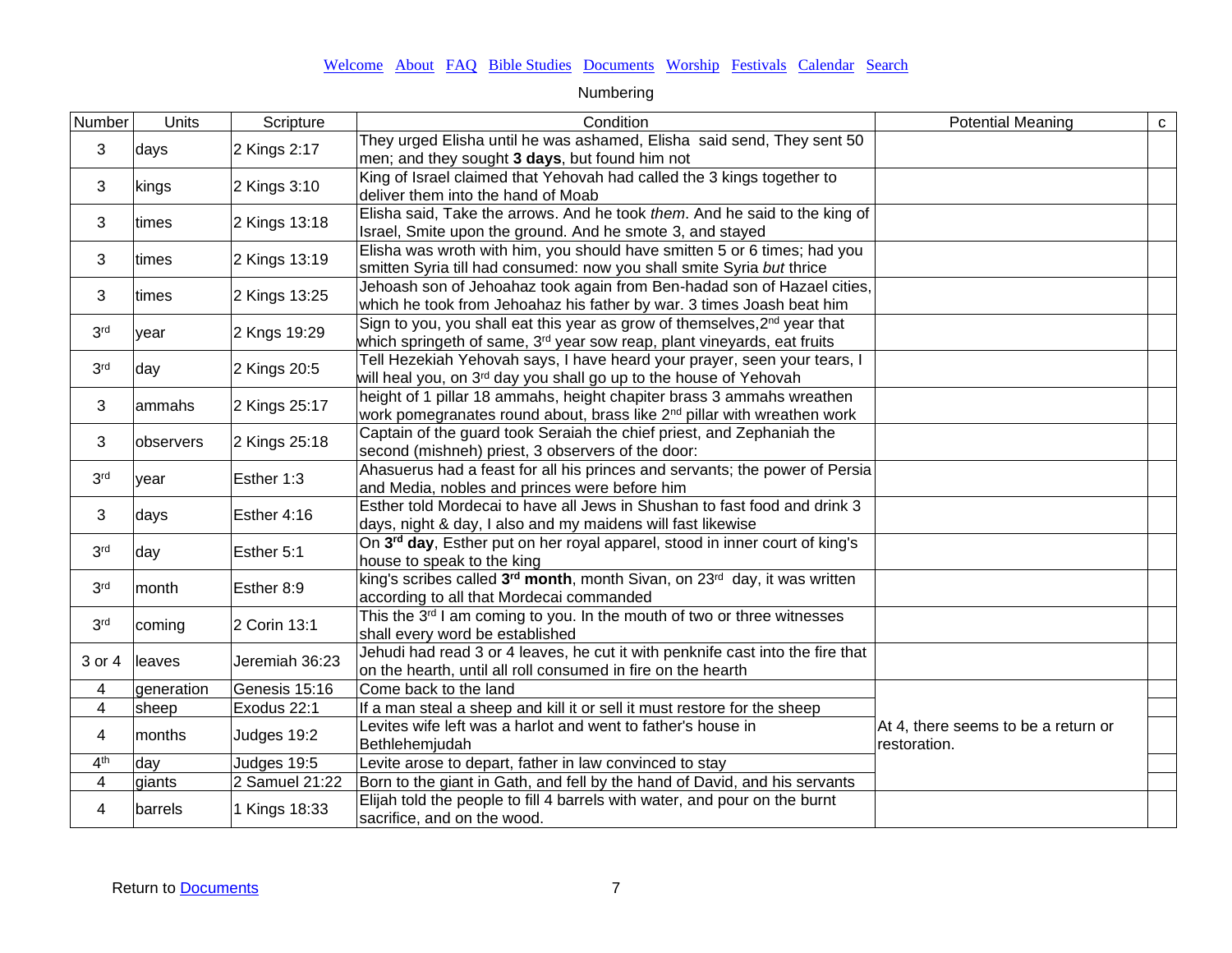| Number          | Units    | Scripture           | Condition                                                                                                                                                        | <b>Potential Meaning</b>          | ${\bf C}$ |
|-----------------|----------|---------------------|------------------------------------------------------------------------------------------------------------------------------------------------------------------|-----------------------------------|-----------|
| 4               | lepors   | $2$ Kings 7:3       | 4 leprous men at the entering in of the gate: and they said 1 to another,<br>Why sit we here until we die, they found Syrians gone from camp                     |                                   |           |
| 4 <sup>th</sup> | sit      | 2 Kings 10:30       | Yehovah said to Jehu, Because did well executing right in Mine eyes to<br>house of Ahab according to My heart, your children 4 <sup>th</sup> on throne of Israel |                                   |           |
| 4s              | square   | Exodus 38:1         | He made altar of burnt offering shittim wood: 5 ammahs length, 5 ammahs<br>breadth, was foursquare; and 3 ammahs height                                          |                                   |           |
| 4               | corners  | Exodus 38:2         | He made the horns thereof on the four corners of it; the horns thereof<br>were of the same: and he overlaid it with brass                                        |                                   |           |
| 4               | rings    | Exodus 38:5         | He cast four rings for the four ends of the grate of brass, to be places for<br>the staves                                                                       |                                   |           |
| 4               | ends     | Exodus 38:5         | He cast four rings for the four ends of the grate of brass, to be places for<br>the staves                                                                       |                                   |           |
| 4               | pillars  | Exodus 38:19        | Their pillars were 4, and their bases of brass 4; their hooks of silver, and<br>the overlaying of their chapiters and their fillets of silver                    |                                   |           |
| 4               | bases    | Exodus 38:19        | Their pillars were 4, and their bases of brass 4; their hooks of silver, and<br>the overlaying of their chapiters and their fillets of silver                    |                                   |           |
| 4 or 5          | berries  | Isaiah 17:6         | Gleaning grapes left in it as shaking of olive tree, 2 or 3 berries in top of<br>uppermost bough, 4 or 5 in outmost fruitful branches says Yehovah               |                                   |           |
| 5               | brothers | Genesis 47:2        | Joseph took 5 of his brothers to present before Pharoah                                                                                                          |                                   |           |
| 5               | oxen     | Exodus 22:1         | If a man steal an ox and kill it or sell it must restore for the ox                                                                                              |                                   |           |
| 5               | lammahs  | Exodus 38:1         | He made altar of burnt offering shittim wood: 5 ammahs length, 5<br>ammahs breadth, was foursquare; and 3 ammahs height                                          | Decision is to be made, crossroad |           |
| 5               | lammahs  | Exodus 38:1         | He made altar of burnt offering shittim wood: 5 ammahs length, 5<br>ammahs breadth, was foursquare; and 3 ammahs height                                          |                                   |           |
| 5               | ammahs   | Exodus 38:18        | Hanging for court gate needlework, blue, purple, scarlet, fine twined linen,<br>20 ammahs length, height in breadth 5 ammahs against hangings of court           |                                   |           |
| 5 <sup>th</sup> | day      | Judges 19:8         | Levite arose to depart, father in law convinced to stay longer, Levite left<br>llate                                                                             |                                   |           |
| 5               | emerods  | 1 Samuel 6:4        | Golden emerods and mice according to the number of the lords of the<br>Philistines for 1 plague was on them and their lords                                      |                                   |           |
| 5               | Imice    | 1 Samuel 6:4        | Golden emerods and mice according to the number of the lords of the<br>Philistines for 1 plague was on them and their lords                                      |                                   |           |
| 5               | sheep    | Samuel 25:18        | Dressed sheep Abigail took to David                                                                                                                              |                                   |           |
| $\overline{5}$  | measures | <b>Samuel 25:18</b> | Measures of parched corn Abigail took to David                                                                                                                   |                                   |           |
| $\overline{5}$  | females  | Samuel 25:42        | Traveled with Abagail to marry David                                                                                                                             |                                   |           |
| 5               | sons     | 2 Samuel 21:8       | Sons of Michal daughter of Saul, she brought up for Adriel son of Barzillai<br>the Meholathite, who were hung to end the famine, 5 of 7                          |                                   |           |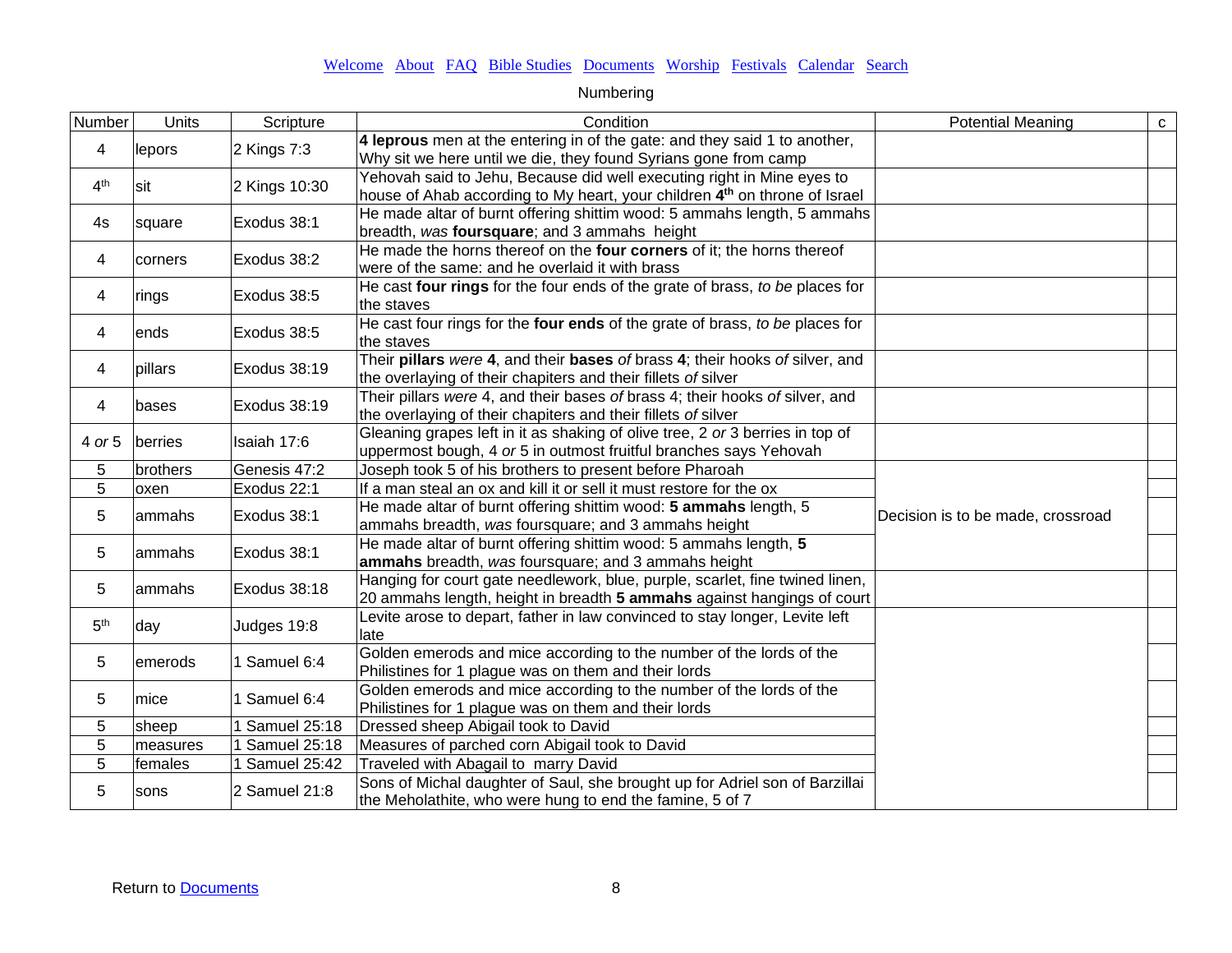| Number          | Units     | Scripture      | Condition                                                                                                                                                                                       | <b>Potential Meaning</b> | $\mathbf C$ |
|-----------------|-----------|----------------|-------------------------------------------------------------------------------------------------------------------------------------------------------------------------------------------------|--------------------------|-------------|
| 5               | silver    | 2 Kings 6:25   | Great famine in Samaria an ass's head was for 80 of silver, and 1/4 part of<br>a cab of dove's dung for 5 of silver                                                                             |                          |             |
| 5               | men       | 2 Kings 25:19  | He took an officer over men of war, 5 men were in king's presence in city,<br>principal scribe which mustered people of land, 60 men found in the city                                          |                          |             |
| 5               | wise      | Matthew 25:2   | Wise virgins in the parable of the 10 virgins                                                                                                                                                   |                          |             |
| $\overline{5}$  | foolish   | Matthew 25:2   | Foolish virgins in the parable of the 10 virgins                                                                                                                                                |                          |             |
| 5 or 6          | smitten   | 2 Kings 13:19  | Elisha was wroth with him, you should have smitten 5 or 6 times; had you<br>smitten Syria till had consumed: now you shall smite Syria but thrice                                               |                          |             |
| 6               | days      | Exodus 24:16   | Glory of Yehovah dwelt on mount Sinai and the cloud covered it 6 days                                                                                                                           |                          |             |
| 6               | digits    | 2 Samuel 21:20 | Battle in Gath, a giant had 6 fingers per hand and 6 toes per foot                                                                                                                              |                          |             |
| $6\phantom{1}$  | steps     | 1 Kings 10:19  | Solomon built a throne that had 6 steps                                                                                                                                                         |                          |             |
| $\,6\,$         | months    | 1 Kings 11:16  | Joab was in Edom with all Israel, until he had cut off every male                                                                                                                               |                          |             |
| 6               | years     | 1 Kings 16:23  | In the 31 <sup>st</sup> year of Asa king of Judah began Omri to reign over Israel, 12<br>years: 6 years reigned he in Tirzah                                                                    |                          |             |
| 6               | years     | 2 Kings 11:3   | Jehosheba, daughter of king Joram, sister of Ahaziah, hid Joash in the<br>house of Yehovah 6 year, Athaliah did reign over the land                                                             |                          |             |
| 6               | months    | Esther 2:12    | See Ahasuerus, after purifications, 6 months with oil of myrrh, 6 months<br>with sweet odors and other things for purifying of women                                                            |                          |             |
| 6               | months    | Esther 2:12    | After 12 months of preparation would go to see king Ahasuerus,<br>purifications, 6 months with oil of myrrh, 6 months with sweet odors, and<br>with other things for the purifying of the women |                          |             |
| 6               | waterpots | John 2:6       | There were set there 6 waterpots of stone, after the manner of the<br>purifying of the Jews, containing 2 or 3 metretes apiece                                                                  |                          |             |
| $\overline{7}$  | daughters | Exodus 2:16    | Daughters of the priest of Midian                                                                                                                                                               |                          |             |
| 7 <sup>th</sup> | day       | Exodus 24:16   | Yehovah called to Moses out of the midst of the cloud to come up into<br>Mount Sinai                                                                                                            |                          |             |
| $\overline{7}$  | lamps     | Exodus 25:37   | Lamps on the Menorah in the holy place                                                                                                                                                          |                          |             |
| $\overline{7}$  | days      | Leviticus 23:6 | the length of time of the Feast of Unleavened Bread for observance and<br>eating unleavened bread                                                                                               |                          |             |
| $\overline{7}$  | children  | 1 Samuel 2:5   | Hannah's rejoicing, the barren hath born 7<br>and she that hath many children is waxed feeble.                                                                                                  |                          |             |
| $\overline{7}$  | months    | Samuel 6:1     | Months that the ark of Yehovah was in Philistine                                                                                                                                                |                          |             |
| $\overline{7}$  | days      | 1 Samuel 10:8  | Samuel told Saul to wait in Gilgal, when Samuel would perform burn<br>offerings and peace offerings                                                                                             |                          |             |
| $\overline{7}$  | days      | 1 Samuel 11:3  | Jabesh elders given days to send messages throughout Israel to find a<br>man willing to deliver them from Nahash the Ammonite, they were willing<br>to serve but not have right eye thrust out  |                          |             |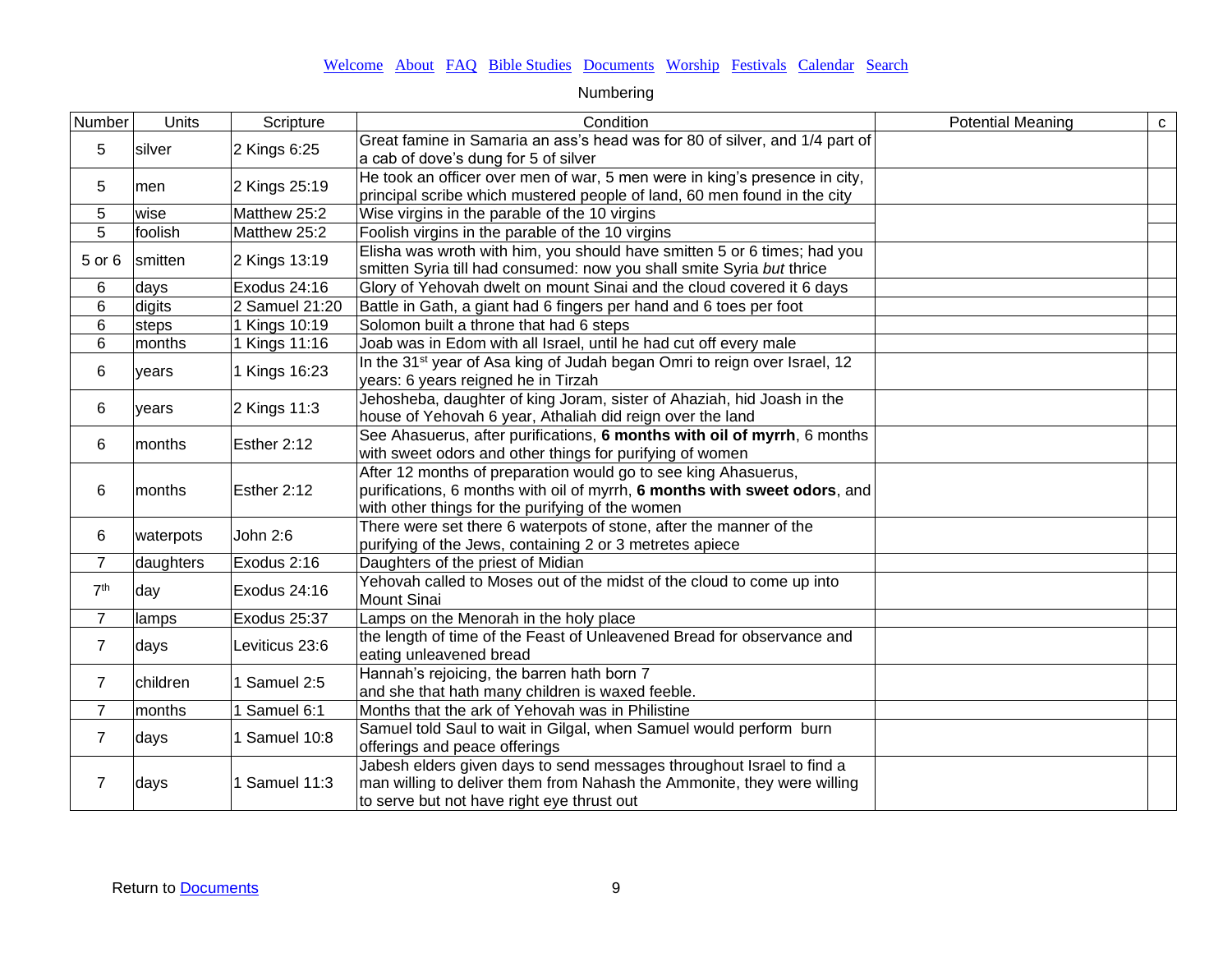| Number          | Units    | Scripture      | Condition                                                                                                                                                 | <b>Potential Meaning</b> | $\mathbf{C}$ |
|-----------------|----------|----------------|-----------------------------------------------------------------------------------------------------------------------------------------------------------|--------------------------|--------------|
| $\overline{7}$  | days     | 1 Samuel 13:8  | Days Saul waited for Samuel during his first recorded battle, before<br>offering a burnt offering                                                         |                          |              |
| $\overline{7}$  | men      | 2 Samuel 21:6  | Men of the sons of Saul hung due to the famine that occurred because<br>Saul slew the Gibeonites.                                                         |                          |              |
| $\overline{7}$  | days     | 1 Samuel 31:13 | After the inhabitants of Jageshgilead fasted after burying Saul's and son's<br>bones                                                                      |                          |              |
| 7 <sup>th</sup> | day      | 2 Samuel 12:18 | David's first child with Bathsheba died                                                                                                                   |                          |              |
| $\overline{7}$  | times    | 1 Kings 18:43  | Elijah told his servant to go towards the sea and look 7 times                                                                                            |                          |              |
| 7 <sup>th</sup> | time     | 1 Kings 18:44  | 7 <sup>th</sup> time Elijah's servant looked, he saw arise a little cloud out of the sea,<br>like a man's hand                                            |                          |              |
| $\overline{7}$  | days     | 1 Kings 20:29  | They pitched 1 over against the other, Israel and Syrians, 7 days                                                                                         |                          |              |
| 7 <sup>th</sup> | day      | 1 Kings 20:29  | Israel and Syrians pitched 1 over against the other 7 days, 7 <sup>th</sup> day the<br>battle was joined, Israel slew of Syrians 100,000 footmen in 1 day |                          |              |
| $\overline{7}$  | days     | 2 Kings 3:9    | king of Israel, Judah, and Edom: traveled a 7 days journey, and found no<br>water for armies or cattle                                                    |                          |              |
| $\overline{7}$  | sneeze   | 2 Kings 4:35   | Elisha returned, walked in the house to and fro, went up, stretched himself<br>on the child, child sneezed 7 times, and the child opened his eyes         |                          |              |
| $\overline{7}$  | washes   | 2 Kings 5:10   | Elisha sent a messenger to Naaman told him go wash in Jordan 7 times,<br>and his flesh would come again to him and be clean                               |                          |              |
| $\overline{7}$  | years    | $2$ Kings 8:1  | Elisha to the woman, whose son he had restored to life, saying, Arise, and<br>go sojourn where can sojourn: for Yehovah called for a 7 year famine        |                          |              |
| 7 <sup>th</sup> | vear     | 2 Kings 11:4   | 7 <sup>th</sup> year Jehoiada gathered rulers of 100s with captains and guard to<br>house of Yehovah made a covenant with them, showed them king's son.   |                          |              |
| $\overline{7}$  | days     | Esther 1:5     | Ahasuerus had a second feast after the first for 7 days for those in<br><b>Shushan</b>                                                                    |                          |              |
| 7 <sup>th</sup> | day      | Esther 1:10    | Ahasuerus commanded his chamberlains to bring Vashti the queen to<br>shew the people and the princes her beauty                                           |                          |              |
| $\overline{7}$  | eunuchs  | Esther 1:10    | Ahasuerus commanded his chamberlains to bring Vashti the queen to<br>shew the people and the princes her beauty                                           |                          |              |
| $\overline{7}$  | princes  | Esther 1:14    | Next to Ahasuerus were princes of Persia and Media Carshena, Shethar,<br>Admatha, Tarshish, Meres, Marsena, and Memucan                                   |                          |              |
| 7 <sup>th</sup> | month    | 2 Kings 25:25  | 7 <sup>th</sup> month Ishmael son of Nethaniah son of Elishama, of seed royal came<br>and 10 men smote Gedaliah, he died, Jews and Chaldees at Mizpah     |                          |              |
| $\overline{7}$  | maidens  | Esther 2:9     | Esther pleased Hegai, he gave 7 maidens                                                                                                                   |                          |              |
| 7 <sup>th</sup> | vear     | Esther 2:16    | Esther was taken to king Ahasuerus in his royal house in 10 <sup>th</sup> month the<br>7 <sup>th</sup> year of his reign                                  |                          |              |
| $\overline{7}$  | purified | Psalm 12:6     | The words of Yehovah pure words: As silver tried in a furnace of land,<br><b>purified 7</b>                                                               |                          |              |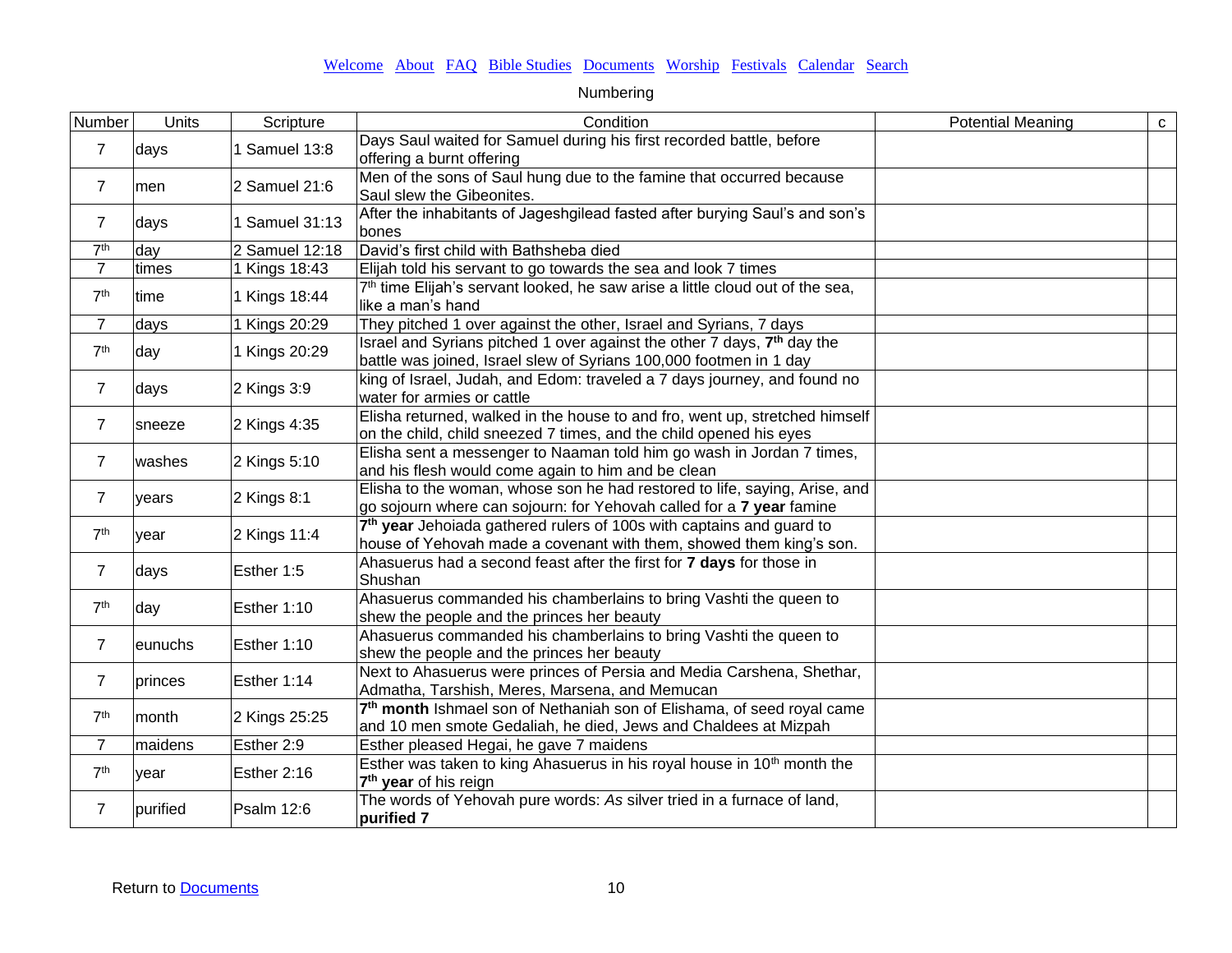| Number          | Units      | Scripture                   | Condition                                                                                                                                              | <b>Potential Meaning</b> | $\mathtt{C}$ |
|-----------------|------------|-----------------------------|--------------------------------------------------------------------------------------------------------------------------------------------------------|--------------------------|--------------|
| 7               | times      | Psalm 119:164               | 7 times a day Psalmist praises Yehovah, because of His righteous<br>judgments.                                                                         |                          |              |
| $\overline{7}$  | pillars    | Proverbs 9:1                | Wisdom built a house carved out her 7 pillars                                                                                                          |                          |              |
| $\overline{7}$  | times      | Proverbs 24:16              | For just fall 7 times and rise up again                                                                                                                |                          |              |
| $\overline{7}$  | wiser      | Proverbs 26:16              | Lazy 1 is wiser in his own eye than 7 that can return 7 wise reasons.                                                                                  |                          |              |
| $\overline{7}$  |            | abominations Proverbs 26:25 | Talebearer has 7 abominations in his heart.                                                                                                            |                          |              |
| $\overline{7}$  | women      | Isaiah 4:1                  | Women take hold of 1 man                                                                                                                               | Bride in the millennium  |              |
| 8               | days old   | Genesis 17:12               | Circumcise male child                                                                                                                                  |                          |              |
| 8 <sup>th</sup> | month      | 1 Kings 12:32               | Jeroboam ordained a feast in $8th$ month, on 15 <sup>th</sup> day of the month, like to<br>the feast that is in Judah, and he offered upon the altar   |                          |              |
| 10              | righteous  | Genesis 18:32               | Requirement not to destroy Sodom                                                                                                                       |                          |              |
| 10              | pillars    | Exodus 38:12                | West side were hangings of 50 ammahs, their pillars 10, and their bases<br>10; the hooks of the pillars and their fillets of silver.                   |                          |              |
| 10              | bases      | Exodus 38:12                | West side were hangings of 50 ammahs, their pillars 10, and their bases<br>10; the hooks of the pillars and their fillets of silver.                   | Sufficiency              |              |
| 10              | rulers     | Joshua 22:14                | Rulers of Israel who went with Phinehas, the priest, to discuss the altar<br>tribe of Reuben, Gad, half tribe of Manasseh built                        |                          |              |
| 10              | sons       | 1 Samuel 1:8                | Elkanah asked Hannah, am not I better to you than 10 sons?                                                                                             |                          |              |
| 10              | breads     | Samuel 17:17                | Bread David brought to camp, assembled before Goliath                                                                                                  |                          |              |
| 10              | cheeses    | 1 Samuel 17:18              | David brought to brother's captain of 1000s, assembled before Goliath                                                                                  |                          |              |
| 10              | young men  | 1 Samuel 25:5               | Number of young men David sent to speak with Nabal                                                                                                     |                          |              |
| 10              | days       | 1 Samuel 25:38              | Days of Nabal's stone (eben) heart, until he died                                                                                                      |                          |              |
| 10              | concubines | $\sqrt{2}$ Samuel 15:16     | David left behind to keep house, during Absalom rebellion                                                                                              |                          |              |
| 10              | silver     | 2 Samuel 18:11              | Silver Joab would have paid to the man who found Absalom hanging plus<br>a belt                                                                        |                          |              |
| 10              | men        | 2 Samuel 18:15              | Young men that bare Joab's armor who surrounded Absalom and killed<br>him                                                                              |                          |              |
| 10              | concubines | 2 Samuel 20:3               | Concubines, David left to keep the house, he put them under guard, fed<br>them, did not go to them, lived in widowhood.                                |                          |              |
| 10              | oxen       | 1 Kings 4:23                | Fat oxen for 1 day's provision                                                                                                                         |                          |              |
| 10              | pieces     | 1 Kings 11:31               | Ahijah ripped a new garment in 12 pieces told Jeroboam to take 10 pieces<br>Yehovah gave Jeroboam 10 tribes                                            | Sufficiency              |              |
| 10              | tribes     | 1 Kings 11:31               | Ahijah ripped a new garment in 12 pieces told Jeroboam to take 10 pieces<br>Yehovah gave Jeroboam 10 tribes                                            |                          |              |
| 10              | breads     | 1 Kings 14:3                | When Abijah the son of Jeroboam was sick, Jeroboam's wife took these<br>to Ahijah in Shiloh to know what would become of Abijah                        |                          |              |
| 10              | kikkar     | 2 Kings 5:5                 | King of Syria told Naaman go, I will send a letter to king of Israel, Naaman<br>brought 10 silver kikkar, 6000 thousand of gold, 10 changes of raiment |                          |              |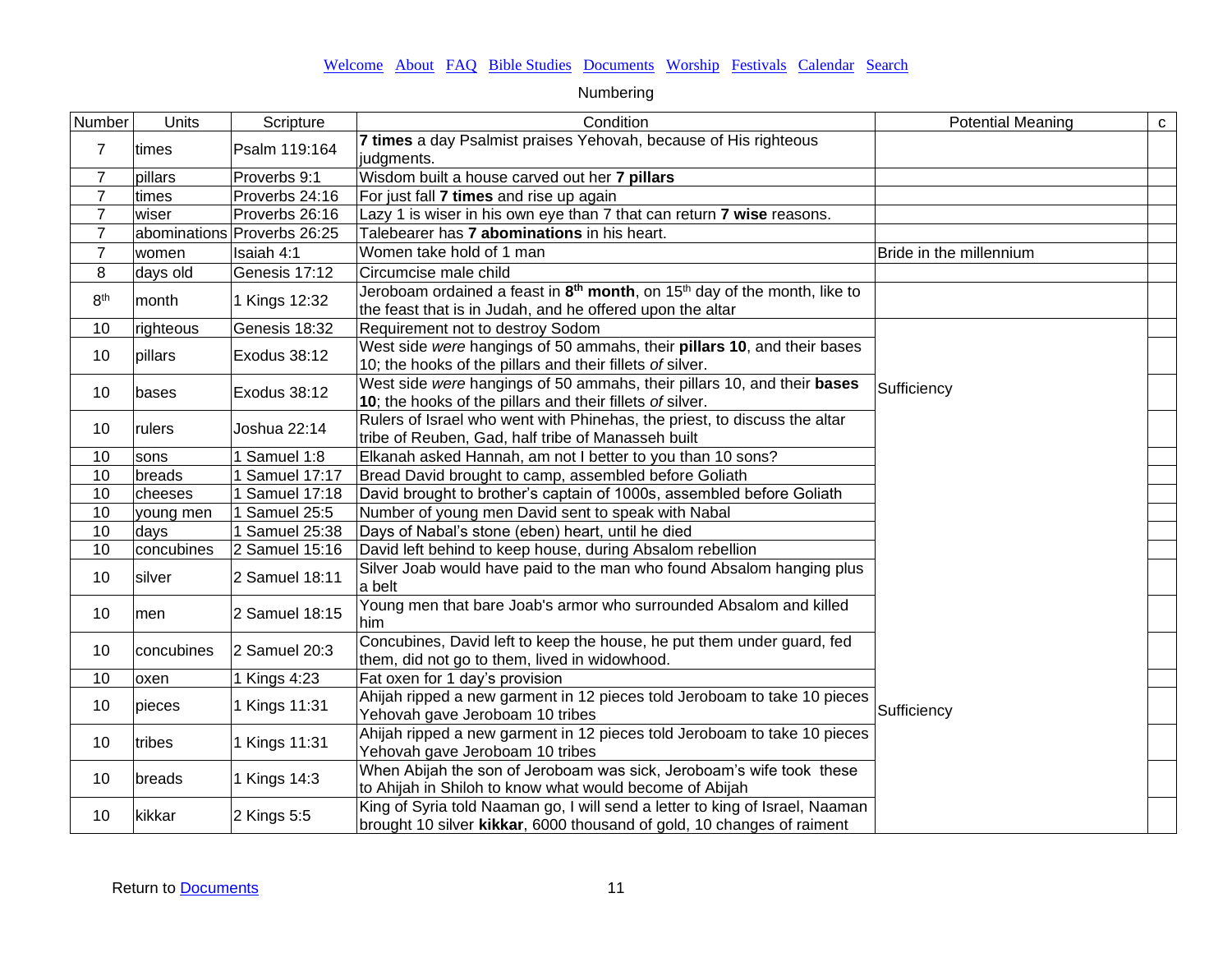| Number           | Units           | Scripture      | Condition                                                                                                                                              | <b>Potential Meaning</b> | $\mathtt{C}^-$ |
|------------------|-----------------|----------------|--------------------------------------------------------------------------------------------------------------------------------------------------------|--------------------------|----------------|
| 10               | raiment         | 2 Kings 5:5    | King of Syria told Naaman go, I will send a letter to king of Israel, Naaman<br>brought 10 silver kikkar, 6000 thousand of gold, 10 changes of raiment |                          |                |
| 10               | chariots        | 2 Kings 13:7   | Neither did He leave people to Jehoahaz but 50 horsemen, 10 chariots,<br>10,000 footmen; Syria had destroyed made them like dust by threshing          |                          |                |
| 10               | degrees         | 2 Kings 20:9   | Isaiah said, This sign shall you have of Yehovah will do, shall the shadow<br>go forward 10 degrees, or go back 10 degrees?                            |                          |                |
| 10               | degrees         | 2 Kings 20:9   | Isaiah said, This sign shall you have of Yehovah will do, shall the shadow<br>go forward 10 degrees, or go back 10 degrees?                            |                          |                |
| 10               | degrees         | 2 Kings 20:10  | Hezekiah answered, It is a light thing for the shadow to go down 10<br>degrees: nay, but let the shadow return backward ten degrees                    |                          |                |
| 10               | degrees         | 2 Kings 20:10  | Hezekiah answered, It is a light thing for the shadow to go down 10<br>degrees: nay, but let the shadow return backward 10 degrees                     |                          |                |
| 10               | degrees         | 2 Kings 20:11  | Isaiah the prophet cried to Yehovah: and He brought the shadow 10<br>degrees backward, by which it had gone down in the dial of Ahaz                   |                          |                |
| 10               | men             | 2 Kings 25:25  | 7 <sup>th</sup> month Ishmael son of Nethaniah son of Elishama, of seed royal came<br>and 10 men smote Gedaliah, he died, Jews and Chaldees at Mizpah  |                          |                |
| 10 <sup>th</sup> | month           | Esther 2:16    | Esther was taken to king Ahasuerus in his royal house in 10 <sup>th</sup> month the<br>7 <sup>th</sup> year of his reign.                              |                          |                |
| 10               | sons            | Esther 9:10    | 10 sons of Haman the son of Hammedatha, the enemy of the Jews, slew<br>they; but on the spoil laid they not their hand                                 |                          |                |
| 10               | strings         | Psalm 33:2     | Praise Yehovah with harp: Sing to Him with the psaltery an instrument of<br>10 strings (instrument of 10 strings 1 word)                               | Sufficiency              |                |
| 10               | strings         | Psalm 92:3     | Upon an instrument of 10 strings, psaltery and a harp with a solemn<br>sound. (only 10 is in the Hebrew)                                               |                          |                |
| 10               | strings         | Psalm 144:9    | I will sing a new song to You God: Upon a psaltery an instrument of 10<br>strings will I sing praises to You (only 10 is in the Hebrew)                |                          |                |
| 10               | men             | Zechariah 8:23 | Men who take hold of the skirt of a Jew                                                                                                                |                          |                |
| 10               | virgins         | Matthew 25:1   | Parable of the virgins                                                                                                                                 |                          |                |
| $\overline{12}$  | wells           | Exodus 15:27   | Wells of water at Elim                                                                                                                                 |                          |                |
| 12               | pillars         | Exodus 24:4    | Moses built an altar with 12 pillars according to the number of tribes of<br>Israel                                                                    |                          |                |
| 12               | stones          | Joshua 4:3     | Stones taken form Jordan river water crossing and erected on the other<br>side                                                                         |                          |                |
| 12               | <b>officers</b> | 1 Kings 4:7    | Officer of Solomon that provided provision for the king and his household,<br>each man had designated month                                            |                          |                |
| 12               | lions           | 1 Kings 10:20  | Solomon's throne there were 12 lions that stood on the 1 side and on the<br>other upon the 6 step                                                      |                          |                |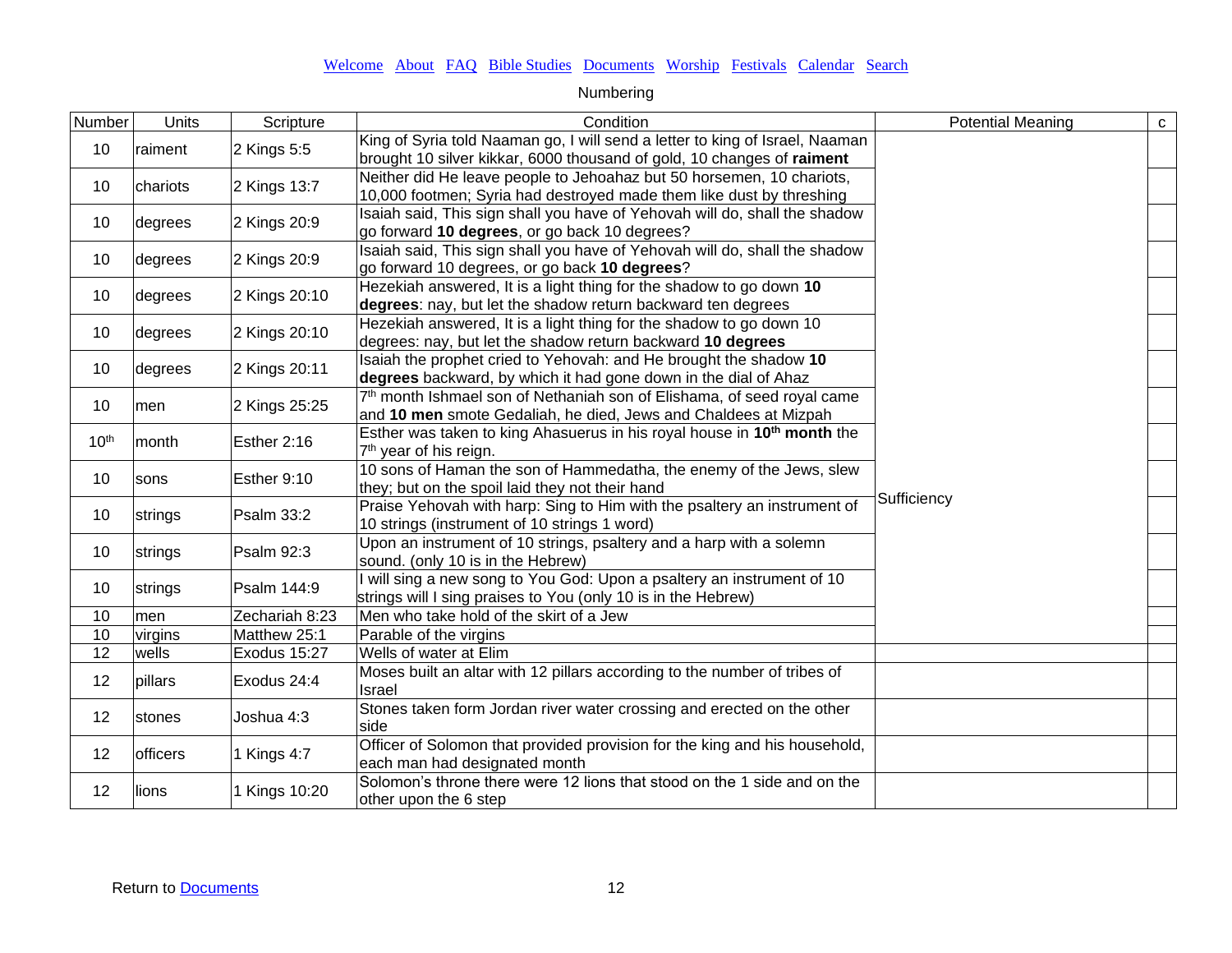| Number           | Units       | Scripture     | Condition                                                                                                                                                              | <b>Potential Meaning</b> | ${\bf c}$ |
|------------------|-------------|---------------|------------------------------------------------------------------------------------------------------------------------------------------------------------------------|--------------------------|-----------|
| 12               | pieces      | 1 Kings 11:31 | Ahijah ripped a new garment in 12 pieces told Jeroboam to take 10 pieces<br>Yehovah gave Jeroboam 10 tribes                                                            |                          |           |
| 12               | stones      | 1 Kings 18:31 | Elijah took 12 stones according to the number of the tribes of the sons of<br>Jacob to build altar                                                                     |                          |           |
| 12               | pairs       | 1 Kings 19:19 | When Elijah found Elisha the son of Shaphat, Elisha who was plowing 12<br>pairs before him, Elisha with the 12 <sup>th</sup>                                           |                          |           |
| 12 <sup>th</sup> | unspecified | 1 Kings 19:19 | When Elijah found Elisha the son of Shaphat, Elisha who was plowing 12<br>pairs before him, Elisha with the 12 <sup>th</sup>                                           |                          |           |
| 12               | Months      | Esther 2:12   | After 12 months of preparation would go to see king Ahasuerus                                                                                                          |                          |           |
| 12 <sup>th</sup> | year        | Esther 3:7    | 1 <sup>st</sup> month Nisan, 12 <sup>th</sup> year of king Ahasuerus, they cast Pur, lot, before<br>Haman day to day, & month to month, to 12 <sup>th</sup> month Adar |                          |           |
| 12 <sup>th</sup> | month       | Esther 3:7    | 1 <sup>st</sup> month Nisan, 12 <sup>th</sup> year of king Ahasuerus, they cast Pur, lot, before<br>Haman day to day, & month to month, to 12 <sup>th</sup> month Adar |                          |           |
| 12 <sup>th</sup> | month       | Esther 8:12   | Upon 1 day in all provinces of king Ahasuerus, namely, upon the 13 <sup>th</sup> day<br>of 12 <sup>th</sup> month, which is the month Adar                             |                          |           |
| 12 <sup>th</sup> | month       | Esther 9:1    | 12 <sup>th</sup> month Adar 13 <sup>th</sup> day, king's commandment drew near to be put in<br>execution, contrary Jews had rule over them that hated them             |                          |           |
| 12 <sup>th</sup> | year        | Ezekiel 32:17 | 15 <sup>th</sup> day in 12 <sup>th</sup> month of the 12 <sup>th</sup> year, Ezekiel had a prophecy from<br>Yehovah for the multitude of Egypt                         |                          |           |
| 12               | men         | Acts 19:7     | Baptized in Ephesus by Paul                                                                                                                                            |                          |           |
| 12               | apostles    | Matthew 10:2  | Original Apostles of Messiah                                                                                                                                           |                          |           |
| 13 <sup>th</sup> | day         | Esther 3:12   | King's scribes on 13 <sup>th</sup> of 1 <sup>st</sup> month, wrote all Haman commanded in name<br>of king Ahasuerus and sealed with king's ring.                       |                          |           |
| 13 <sup>th</sup> | day         | Esther 8:12   | Upon 1 day in all provinces of king Ahasuerus, namely, upon the 13 <sup>th</sup> day<br>of 12 <sup>th</sup> month, which is the month Adar                             |                          |           |
| 13 <sup>th</sup> | day         | Esther 9:1    | 12 <sup>th</sup> month Adar 13 <sup>th</sup> day, king's commandment drew near to be put in<br>execution, contrary Jews had rule over them that hated them             |                          |           |
| 13 <sup>th</sup> | day         | Esther 9:17   | On the 13 <sup>th</sup> day of Adar and on 14 <sup>th</sup> day of the same rested they, and<br>made it a day of feasting and gladness                                 |                          |           |
| 13 <sup>th</sup> | day         | Esther 9:18   | Jews of Shushan assembled together on 13 <sup>th</sup> , 14 <sup>th</sup> and 15 <sup>th</sup> rested, and<br>made it a day of feasting and gladness.                  |                          |           |
| 14 <sup>th</sup> | day         | Esther 9:15   | Jews in Shushan gathered themselves together on the 14 <sup>th</sup> day Adar, slew<br>300 men in Shushan; but on the spoil they laid not their hand.                  |                          |           |
| 14 <sup>th</sup> | day         | Esther 9:17   | On the 13 <sup>th</sup> day of Adar and on 14 <sup>th</sup> day of the same rested they, and<br>made it a day of feasting and gladness                                 |                          |           |
| 14 <sup>th</sup> | day         | Esther 9:18   | Jews of Shushan assembled together on 13 <sup>th</sup> , 14 <sup>th</sup> and 15 <sup>th</sup> rested, and<br>made it a day of feasting and gladness.                  |                          |           |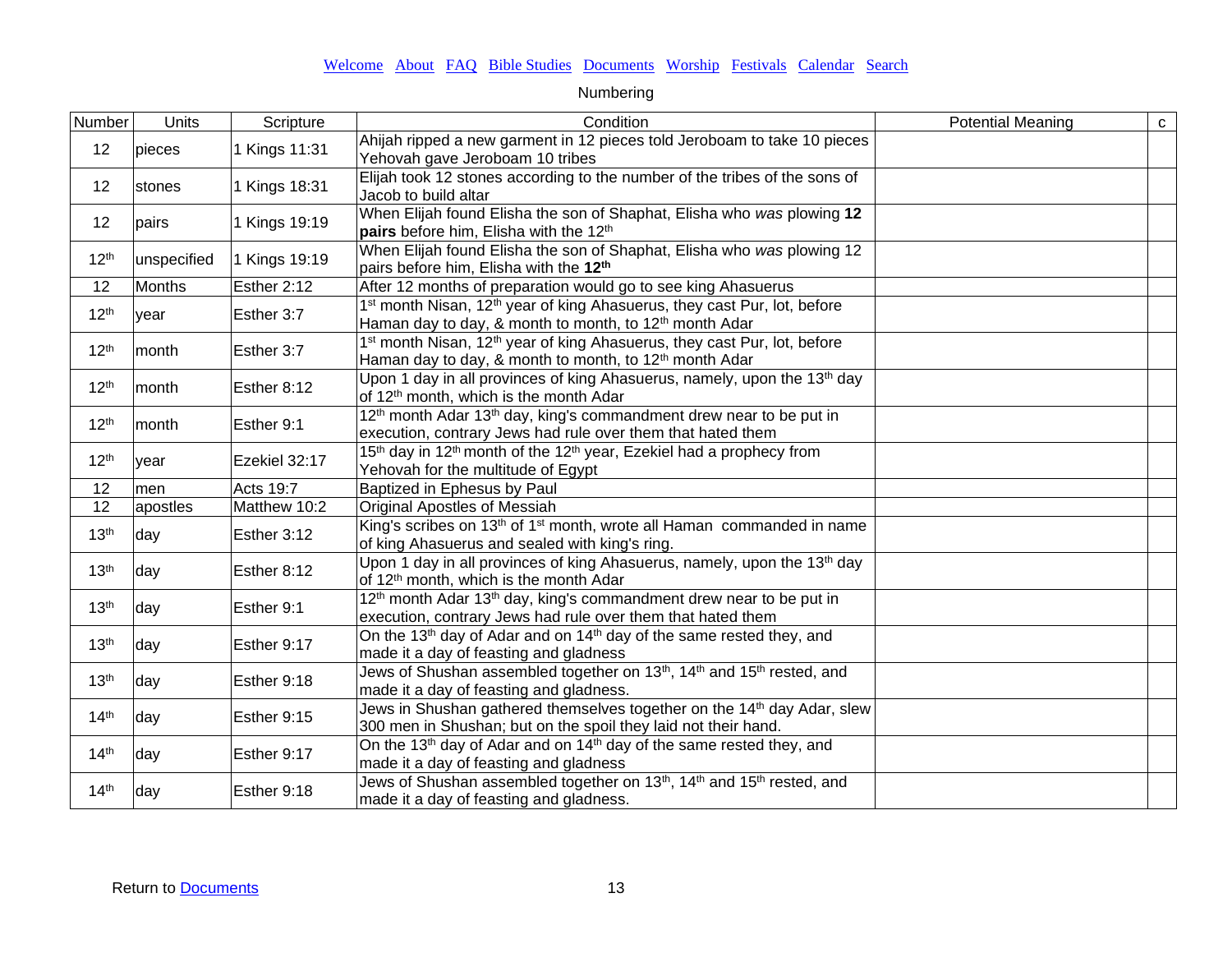| Number           | <b>Units</b> | Scripture                  | Condition                                                                                                                                                        | <b>Potential Meaning</b>          | $\mathbf{C}$ |
|------------------|--------------|----------------------------|------------------------------------------------------------------------------------------------------------------------------------------------------------------|-----------------------------------|--------------|
| 14 <sup>th</sup> | day          | Esther 9:19                | Therefore Jews of villages, that dwelt in unwalled towns made 14 <sup>th</sup> of Adar<br>a day of gladness, feasting, a good day, sending portions 1 to another |                                   |              |
| 14 <sup>th</sup> | day          | Esther 9:21                | Mordechai establish that the Jews should keep the 14 <sup>th</sup> and 15 <sup>th</sup> day of<br>Adar yearly                                                    |                                   |              |
| 14               | generations  | Matthew 1:17               | Generations from Abraham to David, David until carrying away into<br>Babylon, Babylon to Messiah                                                                 |                                   |              |
| 15               | ammahs       | Genesis 7:20               | Depth of the waters that prevailed of over the earth during the flood                                                                                            |                                   |              |
| 15 <sup>th</sup> | day          | Exodus 16:1                | Children of Israel arrived in the wilderness of Sin between Elim and Sinai,<br>the 15 <sup>th</sup> of the 2 <sup>nd</sup> month after departing out of Egypt    |                                   |              |
| 15               | ammahs       | Exodus 27:14               | width of the hangings on 1 side of the Mishkan Court gate                                                                                                        |                                   |              |
| 15               |              | not specified Exodus 27:15 | width of the hangings on other side of the Mishkan Court gate                                                                                                    | The point or beginning when total |              |
| 15               | ammahs       | Exodus 38:14               | width of the hangings on 1 side of the Mishkan Court gate                                                                                                        | sanctification to Yehovah begins  |              |
| 15               | ammahs       | Exodus 38:15               | width of the hangings on other side of the Mishkan Court gate                                                                                                    |                                   |              |
| 15 <sup>th</sup> | day          | Leviticus 23:6             | Day of the 1 <sup>st</sup> month that commences the Feast of Unleavened Bread for 7<br>days for observance and eating unleavened bread                           |                                   |              |
| 15 <sup>th</sup> | day          | Leviticus 23:34            | Day of the 7 <sup>th</sup> month when the feast of tabernacles commences for 7 days                                                                              |                                   |              |
| 15               | shekels      | Leviticus 27:7             | the estimation for a male that is 60 years old and above                                                                                                         |                                   |              |
| 15 <sup>th</sup> | day          | Numbers 28:17              | Day of the 1 <sup>st</sup> month that commences the Feast of Unleavened Bread for 7<br>days for observance and eating unleavened bread                           |                                   |              |
| 15 <sup>th</sup> | day          | Numbers 29:12              | Day of the 7 <sup>th</sup> month when the Holy Convocation for the 1 <sup>st</sup> Day of Sukkoth                                                                |                                   |              |
| 15 <sup>th</sup> | Day          | Number 33:3                | Day of 1 <sup>st</sup> month after Passover, Children of Israel departed from<br>Rameses, went out with an high hand in the sight of all Egyptians               |                                   |              |
| 15               | sons         | 2 Samuel 9:10              | sons of Ziba                                                                                                                                                     |                                   |              |
| 15               | sons         | 2 Samuel 19:17             | Ziba's sons that crossed the Jordan before David upon his return to<br>Jerusalem                                                                                 |                                   |              |
| 15               | pillars      | 1 Kings 7:3                | House of the Forest of Lebanon had 45 pillars, 15 in a row                                                                                                       |                                   |              |
| 15 <sup>th</sup> | day          | 1 Kings 12:32              | Day of the 8 <sup>th</sup> Month, Jeroboam ordained a feast similar to the feast in<br>Judah, he offered upon the altar                                          |                                   |              |
| 15               | vears        | 2 Kings 14:17              | Years Amaziah son of Joash king of Judah lived after the death of<br>Jehoash son of Jehoahaz king of Israel                                                      |                                   |              |
| 15 <sup>th</sup> | vear         | 2 Kings 14:23              | Year of Amaziah son of Joash king of Judah, Jeroboam son of Joash king<br>of Israel began to reign in Samaria, reigned 41 years                                  |                                   |              |
| 15               | years        | 2 Kings 20:6               | Years added to Hezekiah's life after his sickness                                                                                                                |                                   |              |
| 15 <sup>th</sup> | division     | 1 Chron 24:14              | Division of Priest was Bilgah, cheerfulness that comes from breaking off or<br>being loosed in a favorable or unfavorable sense                                  | The point or beginning when total |              |
| 15 <sup>th</sup> | group        | 1 Chron 25:22              | Group of brethren that were instructed in the songs of the Yehovah,<br>Jeremoth, He is most High                                                                 | sanctification to Yehovah begins  |              |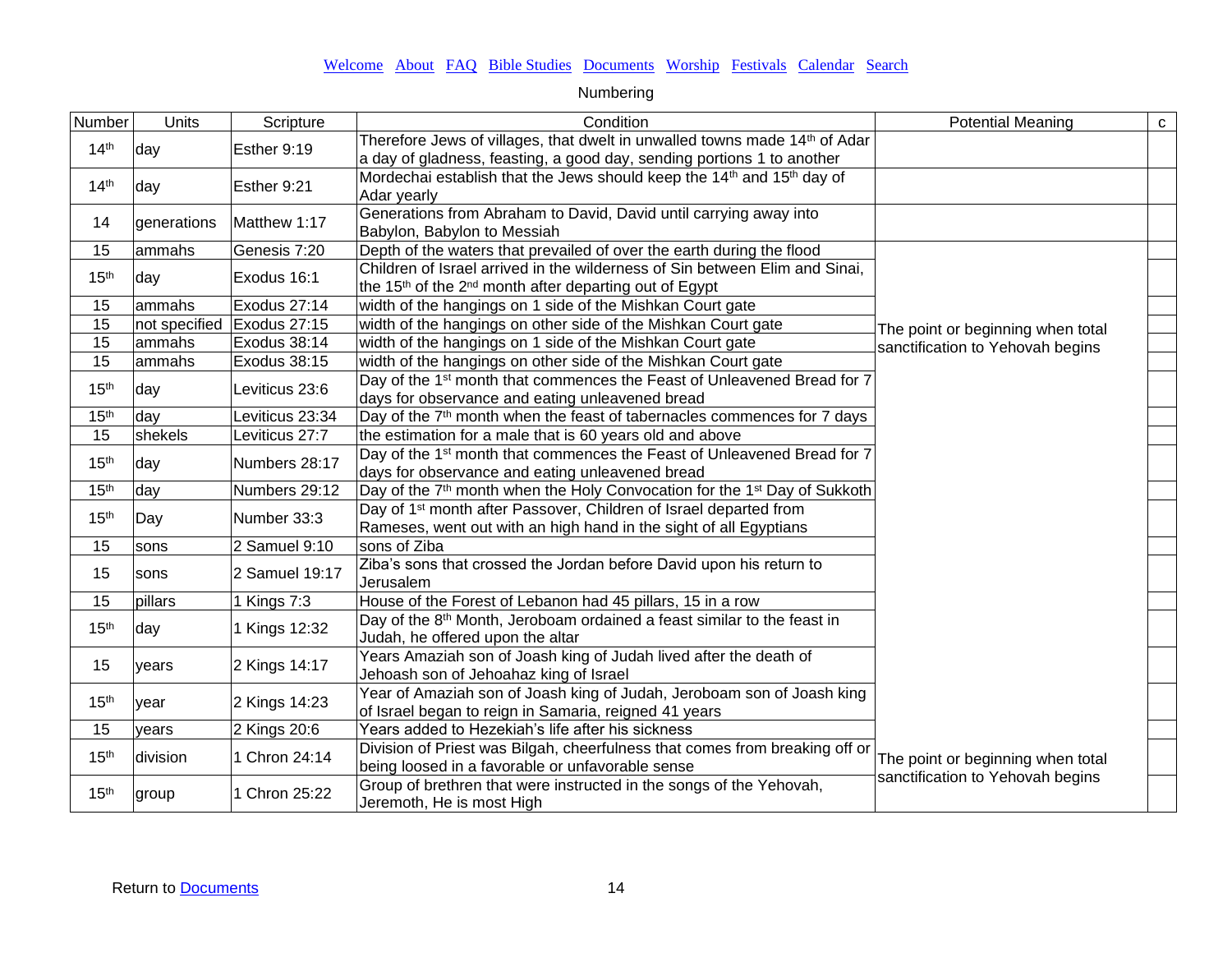| Number           | Units       | Scripture      | Condition                                                                                                                                                    | <b>Potential Meaning</b>          | ${\bf C}$ |
|------------------|-------------|----------------|--------------------------------------------------------------------------------------------------------------------------------------------------------------|-----------------------------------|-----------|
| 15 <sup>th</sup> | year        | 2 Chron 15:10  | People gathered together at Jerusalem in the 3 <sup>rd</sup> month of 15 <sup>th</sup> year of<br>Asa's reign to carry out the prophecy of Oded              |                                   |           |
| 15               | vears       | 2 Chron 25:25  | Years that Amaziah son of Joash king of Judah lived after the death of<br>Joash son of Jehoahaz king of Israel                                               |                                   |           |
| 15 <sup>th</sup> | day         | Esther 9:18    | Jews of Shushan assembled together on 13th, 14th and 15th rested, and<br>made it a day of feasting and gladness.                                             |                                   |           |
| 15 <sup>th</sup> | day         | Esther 9:21    | Mordechai establish that the Jews should keep the 14 <sup>th</sup> and 15 <sup>th</sup> day of<br>Adar yearly                                                |                                   |           |
| 15               | years       | Isaiah 38:5    | Years added to Hezekiah's life after his sickness                                                                                                            |                                   |           |
| 15 <sup>th</sup> | day         | Ezekiel 32:17  | This day in 12 <sup>th</sup> month of the 12 <sup>th</sup> year, Ezekiel had a prophecy from<br>Yehovah for the multitude of Egypt                           |                                   |           |
| 15               | shekels     | Ezekiel 45:12  | along with 20 and 25 shekels, 15 shekels was to be the maneh (fixed<br>weight or measures of weight)                                                         |                                   |           |
| 15 <sup>th</sup> | day         | Ezekiel 45:25  | Day of the 7 <sup>th</sup> month, when some of the offerings occur                                                                                           |                                   |           |
| 15               | silver      | Hosea 3:2      | Silver for the woman to be purchased                                                                                                                         |                                   |           |
| 15               | year        | Luke 3:1       | Year in reign of Tiberius Caesar when the word of God came to John the<br>son of Zacharias in the wilderness.                                                |                                   |           |
| 15               | furlongs    | John 11:18     | Distance from Bethany to Jerusalem                                                                                                                           |                                   |           |
| 15               | fathoms     | Acts 27:28     | last sounding before anchors were cast out                                                                                                                   | The point or beginning when total |           |
| 15               | days        | Galatians 1:18 | Paul stay with Peter in Jerusalem                                                                                                                            | sanctification to Yehovah begins  |           |
| 18               | ammahs      | 2 Kings 25:17  | height of 1 pillar 18 ammahs, height chapiter brass 3 ammahs wreathen<br>work pomegranates round about, brass like 2 <sup>nd</sup> pillar with wreathen work |                                   |           |
| 20               | silver      | Genesis 37:28  | Joseph's brothers sold him to the Ishmaelites for twenty of silver:                                                                                          |                                   |           |
| 20               | pillars     | Exodus 38:10   | Their pillars 20, and their brasen bases 20, the hooks of the pillars and<br>their fillets silver                                                            |                                   |           |
| 20               | bases       | Exodus 38:10   | Their pillars 20, and their brasen <b>bases 20</b> , the hooks of the pillars and<br>their fillets silver                                                    |                                   |           |
| 20               | bases       | Exodus 38:11   | North side an 100 ammahs, their pillars 20, and their bases of brass 20;<br>the hooks of the pillars and their fillets of silver                             |                                   |           |
| 20               | bases       | Exodus 38:11   | North side an 100 ammahs, their pillars 20, and their bases of brass 20;<br>the hooks of the pillars and their fillets of silver                             |                                   |           |
| 20               | lammahs     | Exodus 38:18   | Hanging for court gate needlework, blue, purple, scarlet, fine twined linen,<br>20 ammahs length, height in breadth 5 ammahs against hangings of court       |                                   |           |
| 20               | years       | Exodus 38:26   | bekah for every man, half a shekel, after shekel of sanctuary, for every<br>one numbered, from 20 years old and upward, for 603,550                          |                                   |           |
| 20               | Philistines | 1 Samuel 14:14 | Jonathan killed in initial slaughter                                                                                                                         |                                   |           |
| 20               | Judeans     | 2 Samuel 2:30  | When Joab returned following battle with Abner, there lacked 19 men and<br>Asahel                                                                            |                                   |           |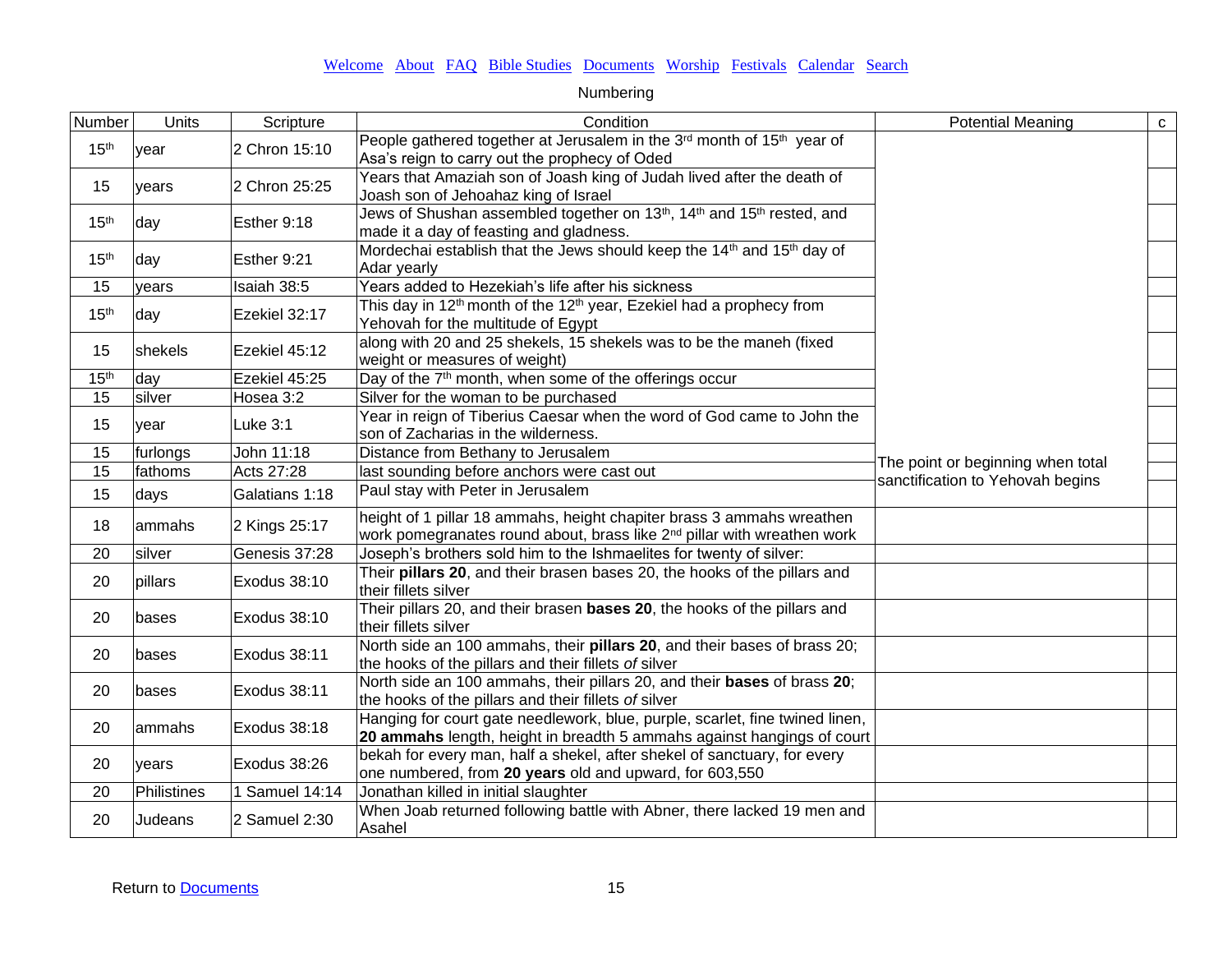| Number           | Units      | Scripture      | Condition                                                                                                                                               | <b>Potential Meaning</b>     | $\mathbf{C}$ |
|------------------|------------|----------------|---------------------------------------------------------------------------------------------------------------------------------------------------------|------------------------------|--------------|
| 20               | men        | 2 Samuel 3:20  | Men who came with Abner to meet David at Hebron and feast                                                                                               |                              |              |
| 20               | servants   | 2 Samuel 19:17 | Ziba's servants that crossed the Jordan before David upon his return to<br>Jerusalem                                                                    |                              |              |
| 20               | oxen       | 1 Kings 4:23   | 1 day's provision of oxen from the pastures                                                                                                             |                              |              |
| 20               | cors       | 1 Kings 5:11   | Cors of pure oil Solomon gave Chiram year by year                                                                                                       |                              |              |
| 20               | years      | 1 Kings 9:10   | At end of 20 years, when Solomon had built the 2 houses, the house of<br>Yehovah, and the king's house, he compensated Hiram                            |                              |              |
| 20               | cities     | 1 Kings 9:11   | King Solomon gave Hiram twenty cities in the land of Galilee                                                                                            |                              |              |
| 20               | breads     | 2 Kings 4:42   | Man from Baalshalisha brought Elisha bread of firstfruits, 20 barley loaves<br>and full ears of corn in husk, Elisha said, give to people, they may eat |                              |              |
| 20               | shekels    | Ezekiel 45:12  | along with 25 and 15 shekels, 20 shekels was to be the maneh (fixed<br>weight or measures of weight)                                                    |                              |              |
| 20               | fathoms    | Acts 27:28     | first sounding on the 14 <sup>th</sup> night of the journey                                                                                             |                              |              |
| 23 <sup>rd</sup> | day        | Esther 8:9     | king's scribes called 3 <sup>rd</sup> month, month Sivan, on 23 <sup>rd</sup> day, it was written<br>according to all that Mordecai commanded           |                              |              |
| 24               | digits     | 2 Samuel 21:20 | Battle in Gath, a giant had 6 fingers per hand and 6 toes per foot, 24 total<br>digits                                                                  |                              |              |
| 25               | shekels    | Ezekiel 45:12  | along with 20 and 15 shekels, 25 shekels was to be the maneh (fixed<br>weight or measures of weight)                                                    |                              |              |
| 29               | kikkars    | Exodus 38:24   | Gold for the work of the holy place, even the gold of the offering, was 29<br>kikkars, and 730 shekels, after the shekel of the sanctuary               |                              |              |
| 30               | years      | Genesis 41:46  | Joseph's age when he stood before Pharaoh                                                                                                               |                              |              |
| 30               | companions | Judges 14:11   | Came to Samson's wedding feast                                                                                                                          |                              |              |
| 30               | men        | 1 Samuel 9:22  | Seated in room Samuel brought Saul and his servant                                                                                                      | Beginning of Ministry, Reign |              |
| 30               | years      | 2 Samuel 5:4   | David's age when he began to reign                                                                                                                      |                              |              |
| 30               | men        | 2 Samuel 23:13 | There were 30 mighty men of David, although later in chapter it states 37                                                                               |                              |              |
| 30               | years      | Luke 3:23      | Yeshua began ministry                                                                                                                                   |                              |              |
| 30               | cor        | 1 Kings 4:22   | Cor of fine flour, provision for 1 day                                                                                                                  |                              |              |
| 30               | kikkars    | 2 Kings 18:14  | Hezekiah to king of Assyria in Lachish, I have offended; return, puttest on<br>me I will bear, Assyria appointed 300 kikkars silver, 30 kikkars gold.   |                              |              |
| 32               | kings      | 1 Kings 20:1   | Ben-hadad, Syrian king gathered all his host together, 32 kings, horses,<br>and chariots, he besieged Samaria, and warred against it                    |                              |              |
| 37               | men        | 2 Samuel 23:39 | There were 37 mighty men of David, although earlier in chapter it states<br>30                                                                          |                              |              |
| 40               | days       | Exodus 24:18   | Moses was upon Mount Sinai the second time                                                                                                              |                              |              |
| 40               | years      | Judges 13:1    | Children of Israel did evil again in the sight of Yehovah; and Yehovah<br>delivered them into the hand of the Philistines 40 years                      |                              |              |
| 40               | days       | 1 Samuel 17:16 | Days Goliath presented himself before the army of Israel                                                                                                |                              |              |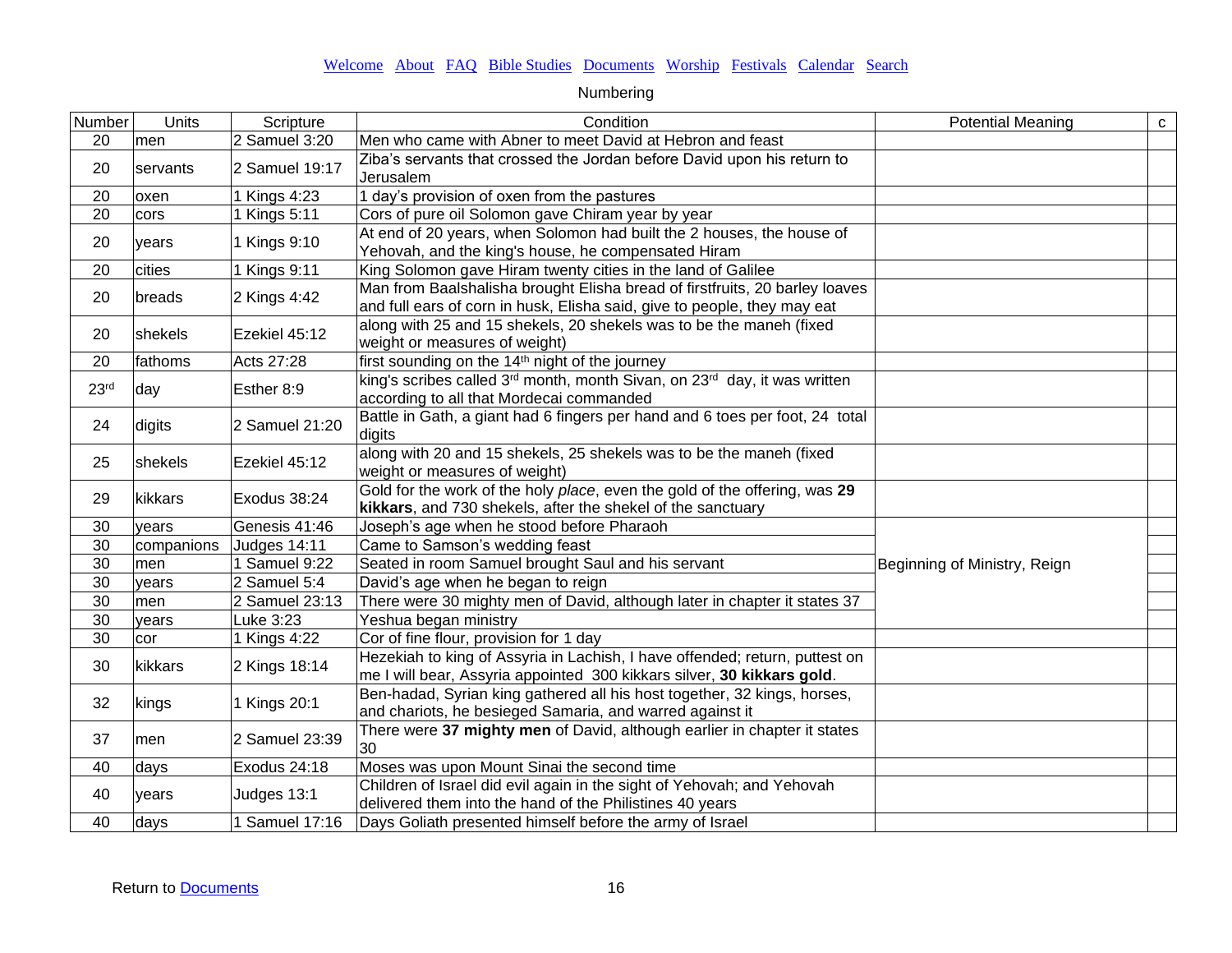| Number          | <b>Units</b>               | Scripture      | Condition                                                                                                                                                 | <b>Potential Meaning</b>                                 | $\mathbf{C}$ |
|-----------------|----------------------------|----------------|-----------------------------------------------------------------------------------------------------------------------------------------------------------|----------------------------------------------------------|--------------|
| 40              | years                      | 2 Samuel 15:7  | Probably the Absalom's age when he told David he wanted to pay vow to<br>God in Hebron                                                                    |                                                          |              |
| 40              | days & nights 1 Kings 19:8 |                | After the angel of Yehovah came a second time Elijah arose, ate, drank<br>and went in the strength of 40 days and nights to Horeb, mount of God.          |                                                          |              |
| 40              | camels                     | $2$ Kings 8:9  | Benhadad king of Syria sent Hazael to meet Elisha and took every good<br>thing of Damascus 40 camels' burden to ask shall I recover of this disease       |                                                          |              |
| 41              | years                      | 2 Kings 14:23  | Reign of Jeroboam son of Joash king of Israel in Samaria                                                                                                  |                                                          |              |
| $\overline{42}$ | young men                  | 2 Kings 2:24   | Those who mocked Elijah, attacked by 2 bears                                                                                                              | 42 years prior to the final 7 years prior                |              |
| $\overline{42}$ | brethren                   | 2 Kings 10:14  | Jehu slew 42 brethren of Ahaziah at the pit of the shearing house.                                                                                        | to Jubilee these represent the 42000                     |              |
| 42              | generations                | Matthew 1:17   | Total generations from Abraham to Messiah                                                                                                                 | year period of God prior to setting in<br>place His plan |              |
| 45              | pillars                    | 1 Kings 7:3    | House of the Forest of Lebanon had 45 pillars, 15 in a row                                                                                                |                                                          |              |
| 50              | ammahs                     | Exodus 38:12   | West side were hangings of 50 ammahs, their pillars 10, and their bases<br>10; the hooks of the pillars and their fillets of silver.                      |                                                          |              |
| 50              | ammahs                     | Exodus 38:13   | East side eastward 50 ammahs                                                                                                                              |                                                          |              |
| 50              | pieces                     | Deu 22:29      | Price in silver that must be paid for a virgin found in the field when the<br>man lies with her and they are found. He may not divorce                    |                                                          |              |
| 50              | shekels                    | Joshua 7:21    | Weight of the wedge of gold Achan took from Jericho                                                                                                       |                                                          |              |
| 50              | men                        | 2 Samuel 15:1  | Men Absalom had run before His chariots and horses                                                                                                        |                                                          |              |
| 50              | <b>Shekels</b>             | 2 Samuel 24:24 | Amount of silver David paid for the threshingfloor and oxen of Araunah to<br>build an altar to God                                                        |                                                          |              |
| 50              | men                        | 1 Kings 1:5    | Men who ran before his chariots and horsemen when he exalted himself                                                                                      |                                                          |              |
| 50              | unspecified                | 2 Kings 1:9    | King sent to Elijah a prince of 50 with his 50 to tell Elijah, you man of<br>Judge, the king has said, Come down                                          |                                                          |              |
| 50              | unspecified                | 2 Kings 1:10   | Elijah answered prince of 50, If I a man of Judge, let fire come down from<br>heaven, consume you, your 50, fire came down, consumed him and his 50       |                                                          |              |
| 50              | unspecified                | 2 Kings 1:11   | Again sent to Elijah another prince of 50 with his 50, he said to Elijah man<br>of Judge, king said, Come down quickly                                    |                                                          |              |
| 50              | unspecified                | 2 Kings 1:12   | Elijah answered If I a man of Judge, let fire come down from heaven,<br>consume you and your 50, fire consumed him and his 50                             | 15, 50s in 2 Kings 1:9-14                                |              |
| 50              | unspecified                | 2 Kings 1:13   | Sent prince of 3rd 50 with his 50, 3rd prince of 50 went up, fell on knees<br>before Elijah, said man of Judge let my life, 50 your servants, be precious |                                                          |              |
| 50              | unspecified                | 2 Kings 1:14   | Fire down from heaven, burnt up the 2 princes of former 50 with their 50;<br>therefore, let my life now be precious in thy sight                          |                                                          |              |
| 50              | men                        | 2 Kings 2:7    | 50 men of the sons of the prophets went, and stood to view afar off: and<br>they 2 stood by Jordan                                                        |                                                          |              |
| 50              | valiant sons               | 2 Kings 2:16   | They said to Elisha there be with thy servants 50 valiant sons let them go<br>and seek your lord Elisha said, you shall not send                          |                                                          |              |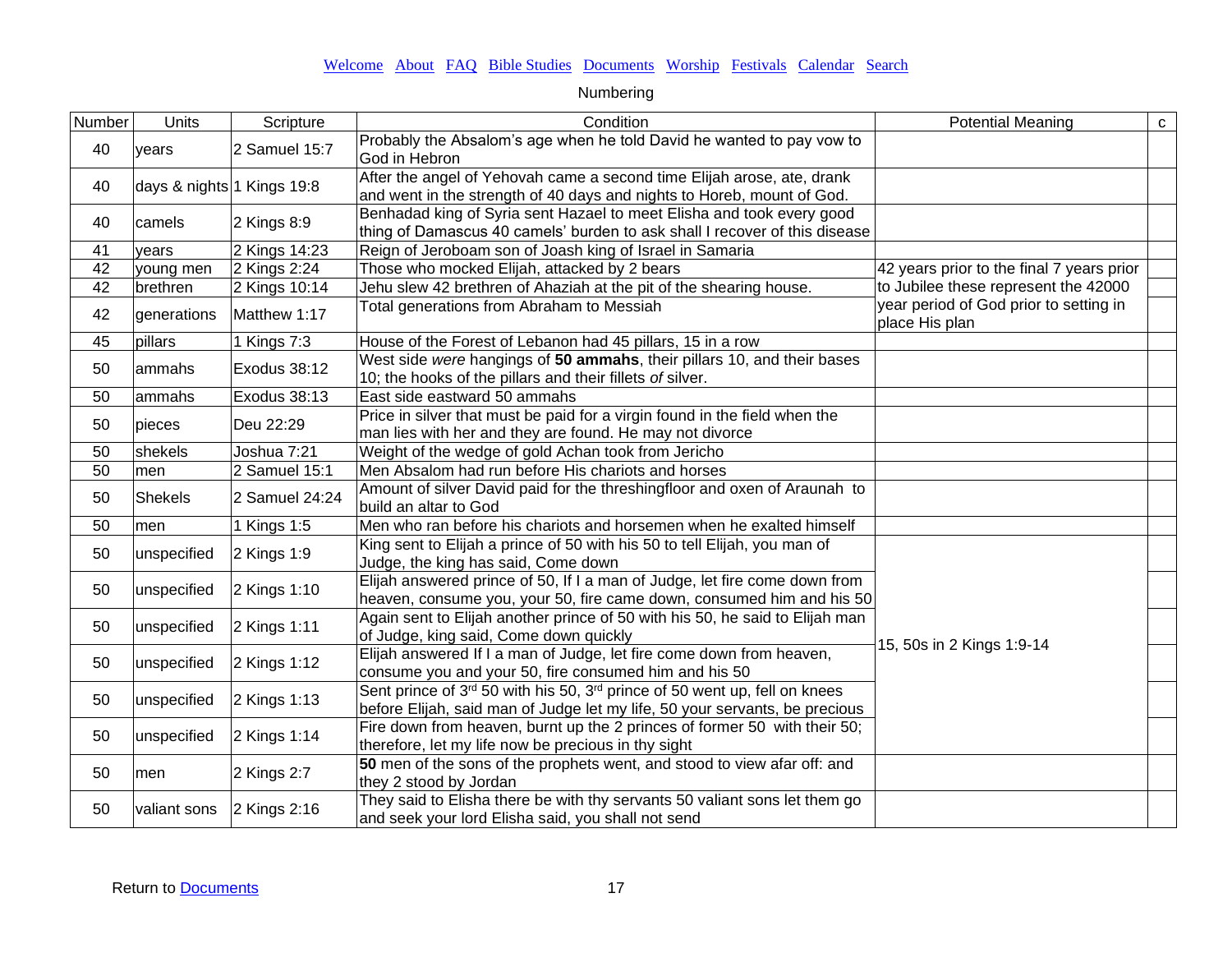| Number          | Units      | Scripture       | Condition                                                                           | <b>Potential Meaning</b> | $\mathbf{C}$ |
|-----------------|------------|-----------------|-------------------------------------------------------------------------------------|--------------------------|--------------|
| 50              | men        | 2 Kings 2:17    | They urged Elisha until he was ashamed, Elisha said send, They sent 50              |                          |              |
|                 |            |                 | men; and they sought 3 days, but found him not                                      |                          |              |
| 50              | horsemen   | 2 Kings 13:7    | Neither did He leave people to Jehoahaz but 50 horsemen, 10 chariots,               |                          |              |
|                 |            |                 | 10,000 footmen; Syria had destroyed made them like dust by threshing                |                          |              |
| 50              | shekels    | 2 Kings 15:20   | Menahem exacted of Israel, mighty men of wealth, each 50 shekels silver             |                          |              |
|                 |            |                 | to give to king of Assyria, king of Assyria stayed not there in the land            |                          |              |
| 50              | men        | 2 Kings 15:25   | Pekah son of Remaliah, Menahem's captain conspired killed him in                    |                          |              |
|                 |            |                 | Samaria king's house, with Argob, Arieh, 50 men of Gileadites, reigned              |                          |              |
| 50              | ammah      | Esther 5:14     | Zeresh and all his friends said to Haman, told him to build a gallows be            |                          |              |
|                 |            |                 | made of 50 ama high                                                                 |                          |              |
| 60              | cities     | 1 Kings 4:13    | Great cities in Bashan with walls and bras bars in the region of Argob              |                          |              |
| 60              | cor        | 1 Kings 4:22    | Cor of meal, provision for 1 day                                                    |                          |              |
| 60              | men        | 2 Kings 25:19   | He took an officer over men of war, 5 men were in king's presence in city,          |                          |              |
|                 |            |                 | principal scribe which mustered people of land, 60 men found in the city            |                          |              |
| 60              | mighty     | Song of Sol 3:7 | Mighty of Israel were around Solomon's bed                                          |                          |              |
| $\overline{70}$ | palm trees | Exodus 15:27    | Palm trees in Elim                                                                  |                          |              |
| 70              | elders     | Exodus 24:9     | Elders that went up with Moses, Aaron, Nadab, and Abihu that saw God,               |                          |              |
|                 |            |                 | and ate and drank                                                                   |                          |              |
| 70              | elders     | Numbers 11:16   | <b>Elders that Spirit fell on</b>                                                   |                          |              |
| $\overline{70}$ | kings      | Judges 1:7      | Adonibezek cut off the thumbs and great toes of 70 kings                            |                          |              |
| 70              | sons       | Judges 8:30     | Gideon's sons                                                                       |                          |              |
| $\overline{70}$ | silver     | Judges 9:4      | Men of Shechem gave Abimelech silver out of the house of Baalberith                 |                          |              |
| 70              | brethren   | Judges 9:5      | Abimelech went to his father's house at Ophrah, and slew his brethren the           |                          |              |
|                 |            |                 | sons of Jerubbaal upon 1 stone                                                      |                          |              |
| 70              | sons       | 2 Kings 10:1    | Ahab had 70 sons in Samaria, Jehu wrote letters, and sent to Samaria to             |                          |              |
|                 |            |                 | rulers of Jezreel, elders brought up Ahab's                                         |                          |              |
| 70              | sons       | 2 Kings 10:6    | Jehu wrote2 <sup>nd</sup> letter to them, If you mine hearken take heads master's   |                          |              |
|                 |            |                 | sons come to me to Jezreel, sons 70 persons, great men of the city came             |                          |              |
| 70              | followers  | Luke 10:1       | Yeshua appointed to preach the gospel, sent out by twos into the every              |                          |              |
|                 |            |                 | place he would go to                                                                |                          |              |
| 70              | years      | Psalm 90:10     | length of a life                                                                    |                          |              |
| 77              | elders     | Judges 8:14     | princes of Succoth, and the elders thereof                                          |                          |              |
| 80              | men        | 2 Kings 10:24   | When worshippers of Baal went in to offer sacrifices and burnt offerings,           |                          |              |
|                 |            |                 | Jehu appointed 80 men without to ensure none would escape                           |                          |              |
| 80              | vears      | Psalm 90:10     | length of a life                                                                    |                          |              |
| 80              | silver     | 2 Kings 6:25    | Great famine in Samaria an ass's head was for 80 of silver, and the 4 <sup>th</sup> |                          |              |
|                 |            |                 | part of a cab of dove's dung for 5 of silver                                        |                          |              |
| 85              | priests    | 1 Samuel 22:18  | Priests that Doeg the servant of Saul killed                                        |                          |              |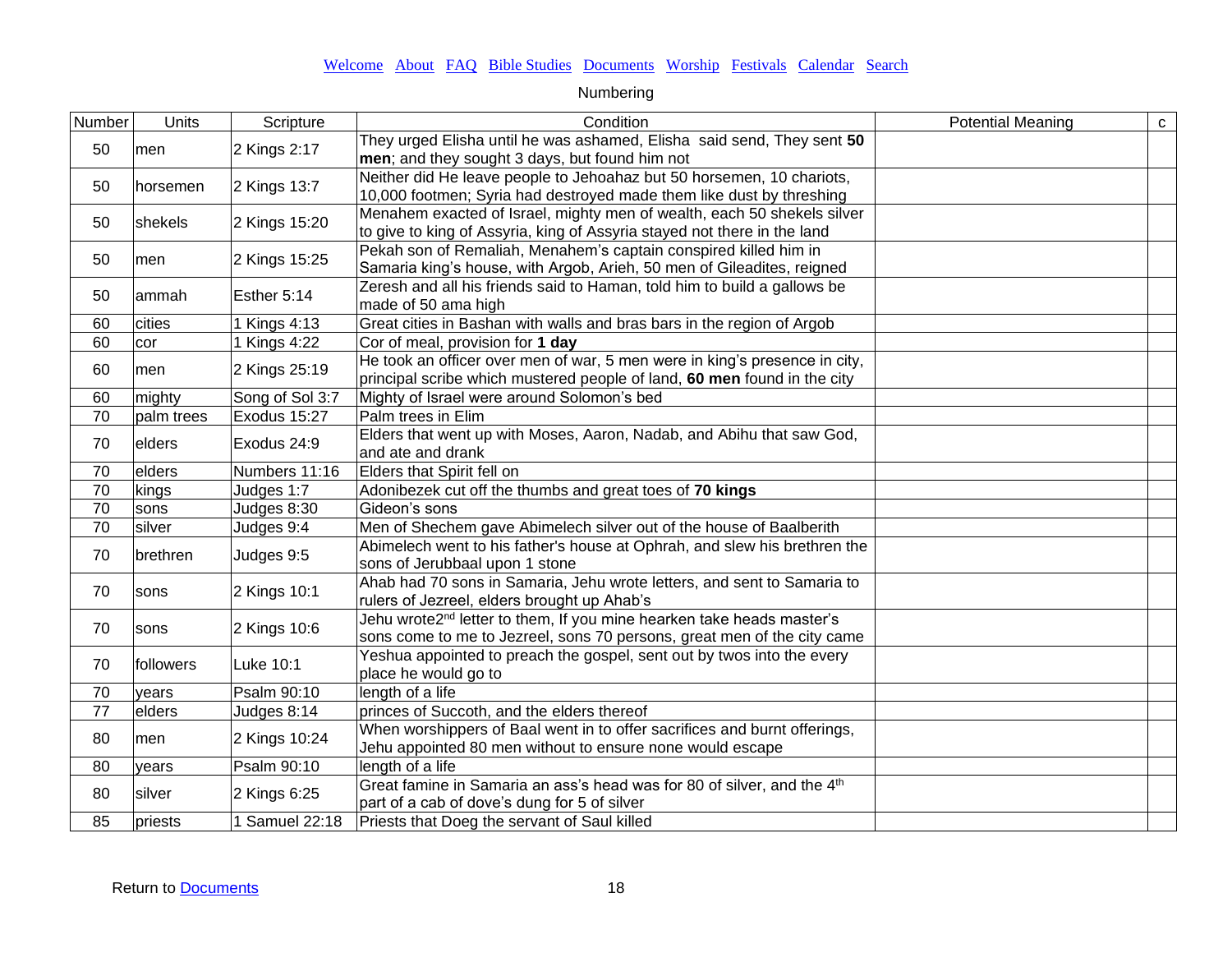| Number | Units       | Scripture           | Condition                                                                                                                                         | <b>Potential Meaning</b> | $\mathbf{C}$ |
|--------|-------------|---------------------|---------------------------------------------------------------------------------------------------------------------------------------------------|--------------------------|--------------|
| 100    | lammahs     | Exodus 38:9         | He made the court on the south side southward the hangings of the court<br>were of fine twined linen, a 100 ammahs                                |                          |              |
| 100    | lammahs     | Exodus 38:11        | North side an 100 ammahs, their pillars 20, and their bases of brass 20;<br>the hooks of the pillars and their fillets of silver                  |                          |              |
| 100    | kikkars     | Exodus 38:25        | Silver numbered of congregation 100 kikkars, a 1775 shekels, after the<br>shekel of the sanctuary                                                 |                          |              |
| 100    | pieces      | Deu 22:19           | Penalty in sliver for a man who hates his wife who was a virgin, yet claims<br>she is not                                                         |                          |              |
| 100    | foreskins   | Samuel 18:25        | David was required of Saul to marry Michal                                                                                                        |                          |              |
| 100    | clusters    | <b>Samuel 25:18</b> | Clusters of raisins Abigail took to David                                                                                                         |                          |              |
| 100    | chariots    | 2 Samuel 8:4        | David smote also Hadadezer as he went to recover his border at the river<br>Euphrates and reserved the chariots.                                  |                          |              |
| 100    | bunches     | 2 Samuel 16:1       | Ziba brought David bunches of raisins                                                                                                             |                          |              |
| 100    | fruits      | 2 Samuel 16:1       | Ziba brought David summer fruits                                                                                                                  |                          |              |
| 100    | sheep       | 1 Kings 4:23        | 1 day's provision of sheep                                                                                                                        |                          |              |
| 100    | <b>Imen</b> | 2 Kings 4:43        | Servitor said, What, should I set before 100 men? Elisha said again, Give<br>the people, that they may eat, they ate and left as Yehovah said     |                          |              |
| 100    | men         | 2 Kings 11:4        | 7th year Jehoiada gathered rulers of 100s with captains and guard to<br>house of Yehovah made a covenant with them, showed them king's son.       |                          |              |
| 100    | men         | 2 Kings 11:9        | Captains over the 100 did according to all things that Jehoiada the priest<br>commanded                                                           |                          |              |
| 100    | men         | 2 Kings 11:10       | Priest gave to the captains over 100s king David's spears and shields,<br>that were in the temple of Yehovah                                      |                          |              |
| 100    | kikkar      | 2 Kings 23:33       | Pharaoh-nechoh put Jehoahaz in bands at Riblah, charged Judah a<br>tribute of 100 kikkars of silver, and a talent of gold.                        |                          |              |
| 120    | years       | Deu 34:7            | Age of Moses when he died                                                                                                                         |                          |              |
| 120    | kikkars     | 1 Kings 9:14        | Hiram sent to the king 120 kikkars of gold                                                                                                        |                          |              |
| 120    | priests     | 2 Chronicles 5:12   | Priests sounding silver trumpets when ark is placed in the Temple with the Acts of submission<br>Levites singers, those of Asaph, Heman, Jeduthun |                          |              |
| 120    | kikkars     | 1 Kings 10:10       | Queen of Sheba gave Solomon gold                                                                                                                  |                          |              |
| 127    | provinces   | Esther 1:1          | Ahasuerus reigned, from India to Ethiopia, over a 127 provinces                                                                                   |                          |              |
| 127    | provinces   | Esther 8:9          | king's scribes called 3 <sup>rd</sup> month, month Sivan, on 23 <sup>rd</sup> day, it was written<br>according to all that Mordecai commanded     |                          |              |
| 127    | provinces   | Esther 9:30         | He sent the letters to all the Jews, to the hundred 127 provinces of the<br>kingdom of Ahasuerus, with words of peace and truth                   |                          |              |
| 150    | silver      | 1 Kings 10:29       | Horse was imported from Egypt for 150 silver                                                                                                      |                          |              |
| 180    | days        | Esther 1:4          | Ahasuerus shewed the riches of his glorious kingdom and honor of his<br>excellent majesty during the feast                                        |                          |              |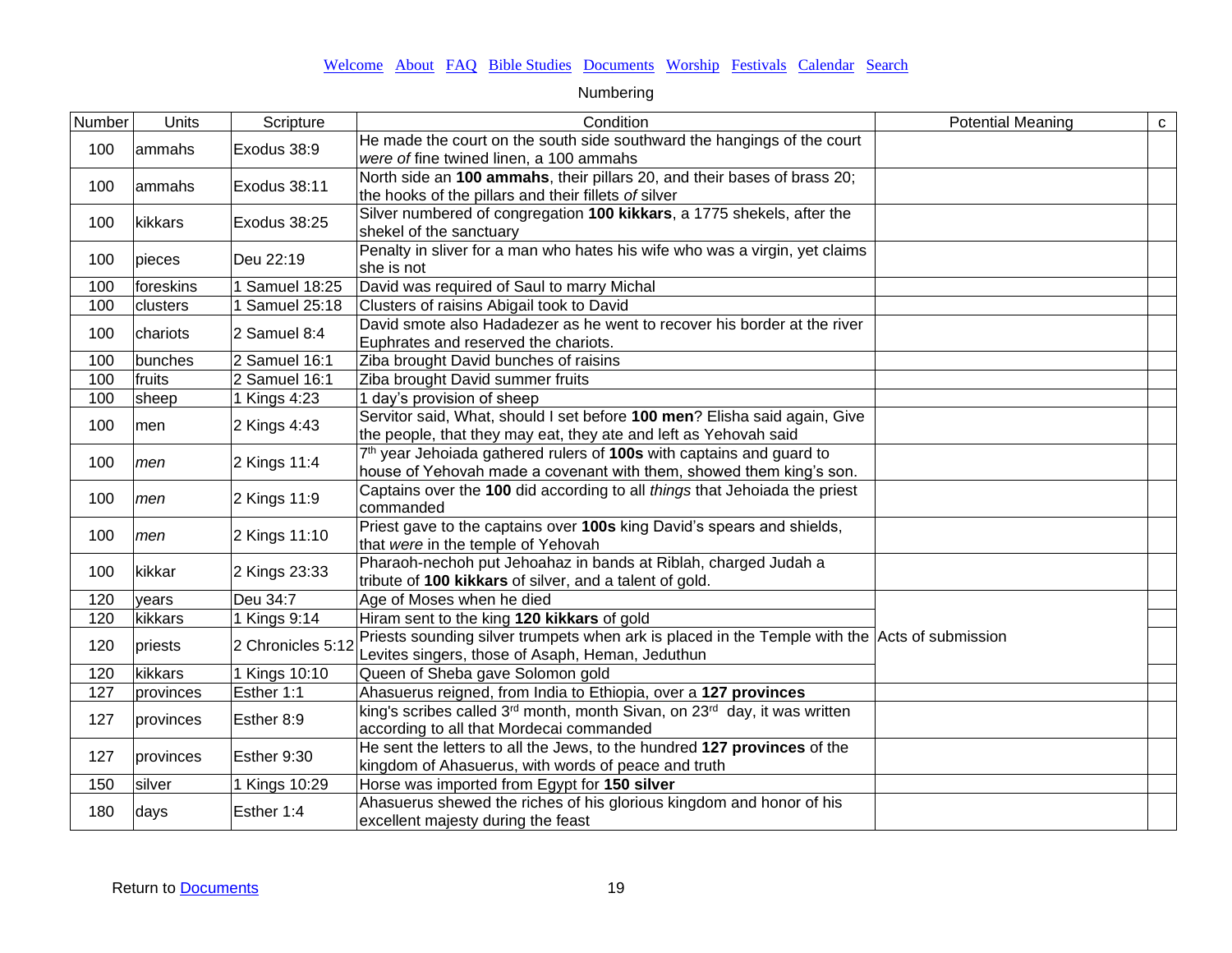| Number | Units      | Scripture      | Condition                                                                                                                                             | <b>Potential Meaning</b> | $\mathbf{C}$ |
|--------|------------|----------------|-------------------------------------------------------------------------------------------------------------------------------------------------------|--------------------------|--------------|
| 200    | shekels    | Joshua 7:21    | Achan took this much silver at Jericho                                                                                                                |                          |              |
| 200    | foreskins  | 1 Samuel 18:27 | David brought this many foreskins to Saul to marry Michal                                                                                             |                          |              |
| 200    | men        | 1 Samuel 25:13 | Number of men David was going to leave behind to guard possessions                                                                                    |                          |              |
|        |            |                | when he was going to attack Nabal                                                                                                                     |                          |              |
| 200    | bread      | 1 Samuel 25:18 | Bread Abigail took to David                                                                                                                           |                          |              |
| 200    | Cakes      | 1 Samuel 25:18 | Cakes of figs Abigail took to David                                                                                                                   |                          |              |
| 200    | men        | 1 Samuel 30:10 | David left behind at the brook of Besor when he went to pursue the<br>Amalekites to recover what they stole                                           |                          |              |
| 200    | shekels    | 2 Samuel 14:26 | King's weight of Absalom's hair                                                                                                                       |                          |              |
| 200    | men        | 2 Samuel 15:11 | Men who came with Absalom when he left Jerusalem                                                                                                      |                          |              |
| 200    | bread      | 2 Samuel 16:1  | Ziba provided for David`                                                                                                                              |                          |              |
| 200    | shields    | 1 Kings 10:16  | Shields that Solomon made of beaten gold placed in the house of the<br>Forest of Lebanon                                                              |                          |              |
| 232    | young men  | 1 Kings 20:15  | Ahab numbered young men of princes of the provinces, and they were<br>232, after them he numbered all the people, all the children of Israel, 7000    |                          |              |
| 300    | lmen       | Judges 7:6     | Men who lapped, putting their hand to their mouth that Gideon used for an<br>army                                                                     |                          |              |
| 300    | men        | 2 Samuel 23:18 | Abishai, Joab's brother, slew with his spear                                                                                                          |                          |              |
| 300    | shields    | 1 Kings 10:17  | 300 shield were made of 3 maneh of gold, placed in the house of the<br>Forest of Lebanon                                                              |                          |              |
| 300    | concubines | 1 Kings 11:3   | Solomon had 300 concubines                                                                                                                            |                          |              |
| 300    | kikkars    | 2 Kings 18:14  | Hezekiah to king of Assyria in Lachish, I have offended; return, puttest on<br>me I will bear, Assyria appointed 300 kikkars silver, 30 kikkars gold. |                          |              |
| 300    | men        | Esther 9:15    | Jews in Shushan gathered themselves together on the 14th day Adar, slew<br>300 men in Shushan; but on the spoil they laid not their hand.             |                          |              |
| 360    | men        | 2 Samuel 2:31  | Benjamite killed by David's men in battle against Abner                                                                                               |                          |              |
| 400    | years      | Genesis 15:13  | Abraham's seed would be strangers in land not theirs, serve and be<br>afflicted                                                                       |                          |              |
| 400    | men        | 1 Samuel 22:2  | Number of men that initially joined with David, everyone that was in<br>distress                                                                      |                          |              |
| 400    | men        | 1 Samuel 25:13 | Number of men David was going to take with him to attach Nabal                                                                                        |                          |              |
| 400    | men        | 1 Samuel 30:10 | David took with him to recover from Amalekites after leaving 200 at the<br>brook of Besor                                                             |                          |              |
| 400    | prophets   | 1 Kings 18:19  | Elijah told Ahab to assemble at Mount Carmel 450 prophets of Baal and<br>400 of the groves, which eat at Jezebel's table.                             |                          |              |
| 400    | prophets   | 1 Kings 22:6   | Ahab gathered 400 prophets, asked shall I go against Ramoth-gilead to<br>battle, or shall I forbear? And they said, Go up; for the Lord shall deliver |                          |              |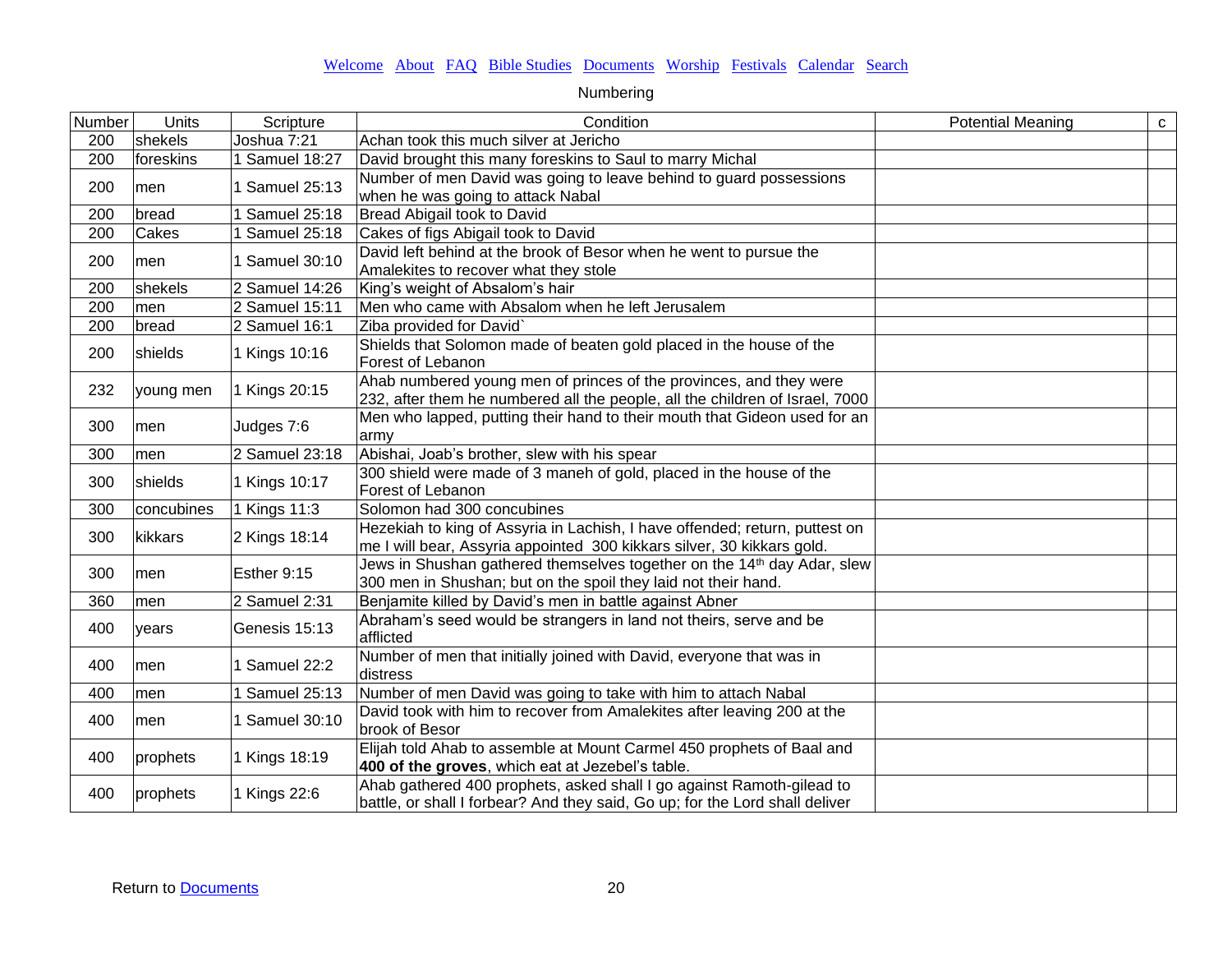| Number | <b>Units</b> | Scripture           | Condition                                                                                                                                 | <b>Potential Meaning</b> | $\mathbf C$ |
|--------|--------------|---------------------|-------------------------------------------------------------------------------------------------------------------------------------------|--------------------------|-------------|
| 420    | kikkars      | 1 Kings 9:28        | Hiram and Solomon's servants of the navy went to Ophir brought back<br>gold for king Solomon                                              |                          |             |
| 430    | years        | Exodus 12:40        | Sojourning of the children of Israel in the land of Egypt                                                                                 |                          |             |
| 450    | prophets     | 1 Kings 18:19       | Elijah told Ahab to assemble at Mount Carmel 450 prophets of Baal and<br>400 of the groves, which eat at Jezebel's table.                 |                          |             |
| 500    | men          | Esther 9:6          | In Shushan the palace the Jews slew and destroyed 500 men                                                                                 |                          |             |
| 550    | princes      | 1 Kings 9:23        | Princes of the officers that were over Solomon's work, which bare rule<br>over the people that wrought in the work                        |                          |             |
| 600    | chariots     | Exodus 14:7         | Chariots Pharaoh took to the Red Sea                                                                                                      |                          |             |
| 600    | Danites      | Judges 18:11        | appointed with weapons of war.                                                                                                            |                          |             |
| 600    | men          | 1 Samuel 13:15      | Present with Saul in Gibea at Saul first battle with Philistines                                                                          |                          |             |
| 600    | shekels      | 1 Samuel 17:7       | Goliath's spear's head weighted 600 shekels of iron                                                                                       |                          |             |
| 600    | men          | 1 Samuel 23:13      | Men David had with him, when he left Keilah to avoid Saul                                                                                 |                          |             |
| 600    | men          | 1 Samuel 27:2       | Men with David when he went to Gath                                                                                                       |                          |             |
| 600    | men          | 1 Samuel 30:9       | David initially went with 600 to recover from the Amalekites                                                                              |                          |             |
| 600    | men          | 2 Samuel 15:18      | When David left Jerusalem, men that came with him                                                                                         |                          |             |
| 600    | shekels      | 1 Kings 10:16       | Each of the 200 shields that Solomon made of beaten gold were 600<br>shekels, placed in the house of the Forest of Lebanon                |                          |             |
| 600    | silver       | 1 Kings 10:29       | Chariot was imported from Egypt for 6 hundred silver                                                                                      |                          |             |
| 666    | kikkars      | 1 Kings 10:14       | Amount of gold that came to Solomon in 1 year                                                                                             |                          |             |
| 700    | men          | <b>Judges 20:16</b> | Benjamites left-handed who could sling stones at an hair breadth, and not<br>miss.                                                        |                          |             |
| 700    | chariots     | 2 Samuel 10:18      | Battle at Chelam, slew by David                                                                                                           |                          |             |
| 700    | wives        | 1 Kings 11:3        | Solomon had 700 wives                                                                                                                     |                          |             |
| 700    | men          | 2 Kings 3:26        | King of Moab took with him 700 men that drew swords to break through to<br>the king of Edom, but they could not                           |                          |             |
| 730    | shekels      | Exodus 38:24        | Gold for the work of the holy place, even the gold of the offering, was 29<br>kikkars, and 730 shekels, after the shekel of the sanctuary |                          |             |
| 800    | men          | 2 Samuel 23:8       | Adino the Eznite used his spear to kill at 1 time, this may also be Josheb-<br>Basshebeth the Tachmonite                                  |                          |             |
| 1000   | goats        | 1 Samuel 25:2       | Number of goats Nabal owned                                                                                                               |                          |             |
| 1000   | men          | <b>Judges 15:15</b> | Samson slayed a 1000 Philistines with jaw of an ass                                                                                       |                          |             |
| 1000   | men          | 2 Samuel 10:6       | Children of Ammon saw that they stank before David, they hired of the<br>king Maacah his men.                                             |                          |             |
| 1000   | silver       | 2 Samuel 18:12      | Man who found Absalom hanging told Joab that this is the amount of silver<br>he would refuse to slay the king's son                       |                          |             |
| 1000   | Benjamites   | 2 Samuel 19:17      | Men with Shimei that crossed the Jordan before David upon his return to<br>Jerusalem                                                      |                          |             |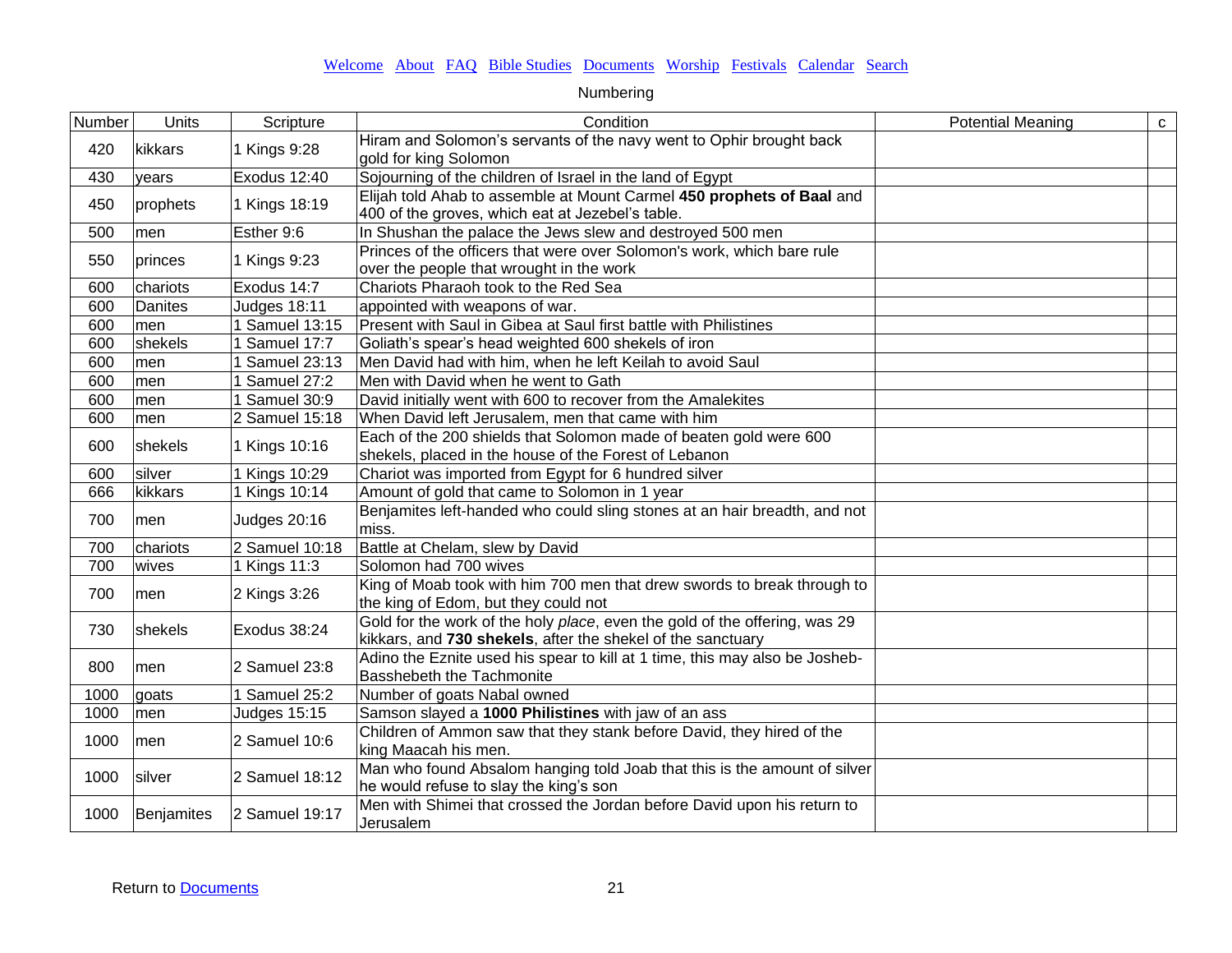| Number             | Units       | Scripture           | Condition                                                                                                                                          | <b>Potential Meaning</b> | $\mathbf{C}$ |
|--------------------|-------------|---------------------|----------------------------------------------------------------------------------------------------------------------------------------------------|--------------------------|--------------|
| 1000               | offerings   | 1 Kings 3:4         | Burnt offerings King Solomon performed in Gibeon on the altar of the<br>great high place                                                           |                          |              |
| 1000               | kikkars     | 2 Kings 15:19       | Pul king of Assyria came against land, Menahem gave Pul 1000 talents of<br>silver, that his hand might be with him to confirm kingdom in his hand. |                          |              |
| 1000               | men         | 2 Kings 24:16       | men of might 7000, and craftsmen and smiths 1000 all strong apt for war,<br>king of Babylon brought captive to Babylon                             |                          |              |
| 1000               | mountains   | Psalm 50:10         | God stated that he had cattle upon a 1000 mountains                                                                                                |                          |              |
| 1000               | unspecified | Psalm 84:10         | Psalmist stated that a day in thy courts in the house of God as a<br>doorkeeper is better than a 1000 in the Ohel of wickedness                    |                          |              |
| 1000               | years       | Psalm 90:4          | 1000 years in comparison to a day                                                                                                                  |                          |              |
| 1000               | unspecified | Psalm 91:7          | A 1000 shall fall at thy side, And myriad at thy right hand; it shall not come<br>nigh you.                                                        |                          |              |
| 1000               | generations | Psalm 105:8         | God commanded his word to a 1000 generations                                                                                                       |                          |              |
| 1000               | unspecified | Psalm 144:13        | Our sheep may bring forth thousands and numerous in our streets, 10<br>thousands is not in the Hebrew                                              |                          |              |
| 1000               | shields     | Song of Sol 4:4     | These are the shields around the neck that is like the tower of David                                                                              |                          |              |
| 1000               | angels      | Psalm 68:17         | Chariots of Redeemer myriad (twenty thousand), thousands of angels:<br>The Lord is among them, as in Sinai, in the holy place                      |                          |              |
| 1005               | songs       | 1 Kings 4:32        | Solomon's songs                                                                                                                                    |                          |              |
| 1400               | chariots    | 1 Kings 10:26       | Solomon's chariots that he had in the cities and with the king at Jerusalem                                                                        |                          |              |
| 1700               | gold weight | Judges 8:26         | weight of the golden earrings that Gideon requested                                                                                                |                          |              |
| 1700               | horsemen    | 2 Samuel 8:4        | David smote also Hadadezer as he went to recover his border at the river<br>Euphrates and captured the horsemen.                                   |                          |              |
| 1775               | shekels     | Exodus 38:25        | Silver numbered of congregation 100 kikkars, a 1775 shekels, after the<br>shekel of the sanctuary                                                  |                          |              |
| 2000               | ammahs      | Numbers 35:5        | Suburbs around Levite cites for cattle, goods and beast                                                                                            |                          |              |
| 2000               | ammahs      | Joshua 3:4          | Distance between Israelites and the Ark of the Covenant                                                                                            |                          |              |
| 2000               | men         | <b>Judges 20:45</b> | Benjamite that were killed of the 5000                                                                                                             |                          |              |
| 2,000d<br>or 3,000 | men         | Joshua 7:3          | They returned said to Joshua let not all the people go up; but let about two<br>or 3 thousand men go up and smite Ai, make not all labor they few  |                          |              |
| 3000               | men         | Exodus 32:28        | killed in the incident of the golden calf                                                                                                          |                          |              |
| 3000               | Judeans     | <b>Judges 15:11</b> | Spoke to Samson to surrender to Philistines                                                                                                        |                          |              |
| 3000               | men         | 1 Samuel 24:2       | Chosen men of Israel Saul brought with him when he went down to<br>wilderness of Engedi to seek David                                              |                          |              |
| 3000               | sheep       | 1 Samuel 25:2       | Number of sheep Nabal owned                                                                                                                        |                          |              |
| 3000               | men         | 1 Samuel 26:2       | Chosen men of Israel Saul brought with him when he went down to<br>wilderness of Ziph in pursuit of David                                          |                          |              |
| 3000               | proverbs    | 1 Kings 4:32        | Proverbs Solomon spoke                                                                                                                             |                          |              |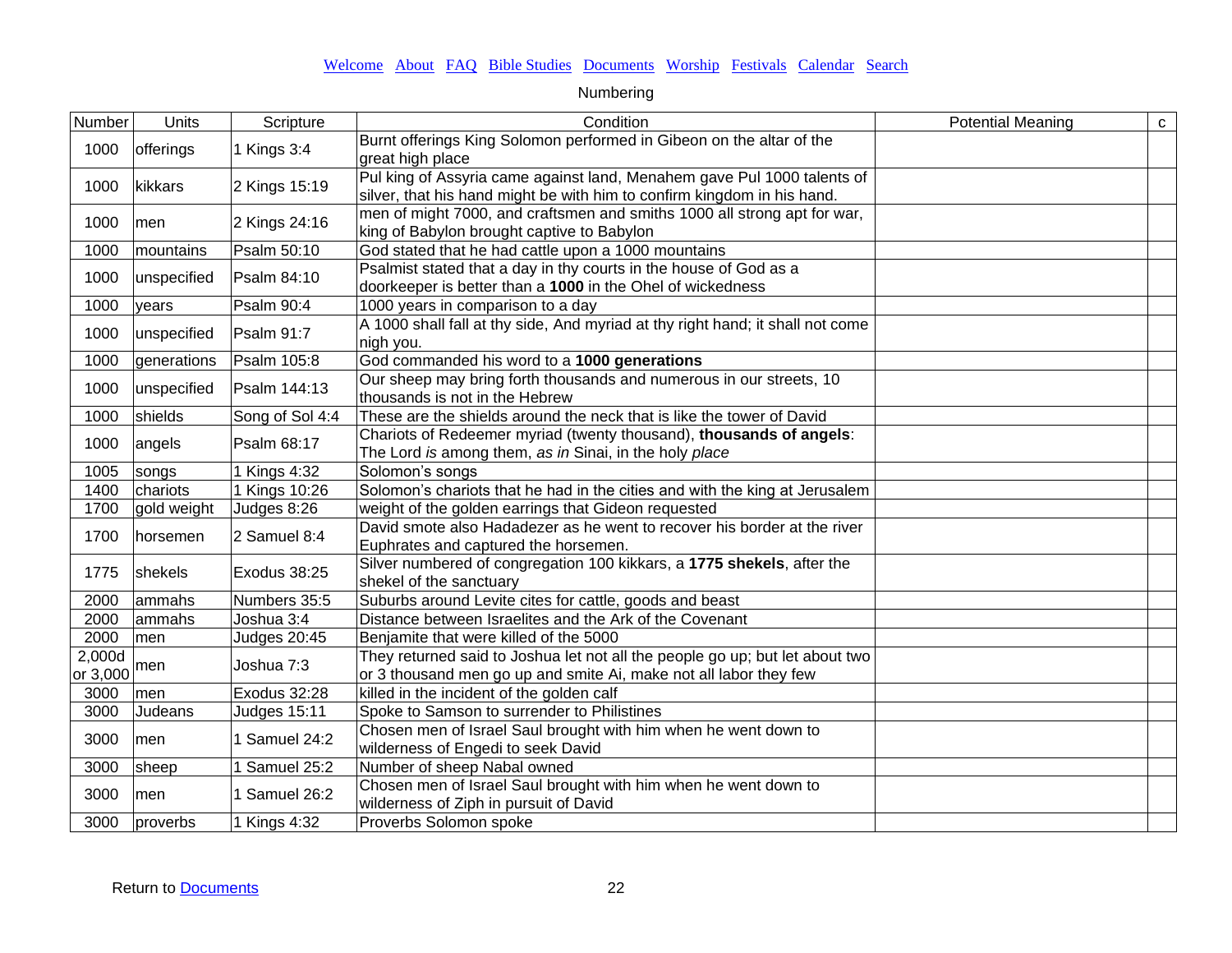| Number         | Units                             | Scripture                 | Condition                                                                    | <b>Potential Meaning</b> | $\mathtt{C}$ |
|----------------|-----------------------------------|---------------------------|------------------------------------------------------------------------------|--------------------------|--------------|
| 3000           | souls                             | Act 2:41                  | baptized on day of Shavous                                                   |                          |              |
| 3300           | officers                          | 1 Kings 5:16              | Officers that oversaw the construction force                                 |                          |              |
| 4000           | <b>Israelites</b>                 | $\overline{1}$ Samuel 4:2 | Philistines slew of the Israel's army in the field                           |                          |              |
| 5000           | shekels                           | 1 Samuel 17:5             | Goliath's coat of mail weighted 5 thousand shekels of brass                  |                          |              |
| 5000           | men                               | Acts 4:4                  | that believed the word                                                       |                          |              |
| 6,000          | horsemen                          | 1 Samuel 13:5             | Size of the Philistines Army in Saul's first recorded battle                 |                          |              |
|                |                                   |                           | King of Syria told Naaman go, I will send a letter to king of Israel, Naaman |                          |              |
| 6,000          | gold                              | 2 Kings 5:5               | brought 10 silver kikkar, 6000 thousand of gold, 10 changes of raiment       |                          |              |
| 7,000          | unspecified                       | 1 Kings 19:18             | God left 7 thousand in Israel, all the knees which have not bowed to Baal,   |                          |              |
|                |                                   |                           | and every mouth which hath not kissed him                                    |                          |              |
| 7,000          | people                            | 1 Kings 20:15             | Ahab numbered young men of princes of the provinces, and they were           |                          |              |
|                |                                   |                           | 232, after them he numbered all the people, all the children of Israel, 7000 |                          |              |
| 7,000          | men                               | 2 Kings 24:16             | men of might 7000, and craftsmen and smiths 1000 all strong apt for war,     |                          |              |
|                |                                   |                           | king of Babylon brought captive to Babylon                                   |                          |              |
| 7,000          | men                               | Romans 11:4               | God told Elijah that He had reserved 7000 men who have not bowed the         |                          |              |
|                |                                   |                           | knee to Baal                                                                 |                          |              |
| 10,000 men     |                                   | 1 Samuel 15:4             | Men of Judah numbered in Telaim to destroy Amalek                            |                          |              |
| 10,000 men     |                                   | 2 Samuel 18:3             | People told David that his worth was when going to battle against            |                          |              |
|                |                                   |                           | Absalom's army.                                                              |                          |              |
| 10,000 men     |                                   | 1 Kings 5:14              | Solomon construction force sent to Lebanon a month and 2 months at           |                          |              |
|                |                                   |                           | home rotation                                                                |                          |              |
|                | 10,000 footmen                    | 2 Kings 13:7              | Neither did He leave people to Jehoahaz but 50 horsemen, 10 chariots,        |                          |              |
|                |                                   |                           | 10,000 footmen; Syria had destroyed made them like dust by threshing         |                          |              |
|                | 10,000 not specified 2 Kings 14:7 |                           | He slew of Edom in the valley of salt ten thousand, and took Selah by war,   |                          |              |
|                |                                   |                           | and called the name of it Joktheel to this day                               |                          |              |
|                | 10,000 captives                   | 2 Kings 24:14             | Nebuchadnezzar carried away princes, mighty men of valour, 10,000            |                          |              |
|                |                                   |                           | captives, craftsmen, smiths except poorest sort of the people of the land    |                          |              |
| 10,000 kikkars |                                   | Esther 3:9                | Haman told the king he would pay 10,000 kikkars of silver to those that      |                          |              |
|                |                                   |                           | have the charge of the business, to bring to king's treasuries.              |                          |              |
| 12,000 men     |                                   | 2 Samuel 10:6             | Children of Ammon saw that they stank before David, they hired men of        |                          |              |
|                |                                   |                           | Ishtob.                                                                      |                          |              |
|                | 12,000 Edomites                   | Psalm 60:1                | When David fought with Aramnaharaim and Aramzobah, when Joab                 |                          |              |
|                |                                   |                           | returned smote of Edom in the valley of salt.                                |                          |              |
| 12,000 men     |                                   | 2 Samuel 17:1             | Ahithophel asked Absalom for these men to pursue David                       |                          |              |
|                | 12,000 horsemen                   | 1 Kings 4:26              | Horsemen Solomon had                                                         |                          |              |
|                | 12,000 horsemen                   | 1 Kings 10:26             | Solomon's horsemen that he had in the cities and with the king at            |                          |              |
|                |                                   |                           | Jerusalem.                                                                   |                          |              |
|                | 15,000 Midianites                 | Judges 8:10               | men that remained of the host after Gideon's attack                          |                          |              |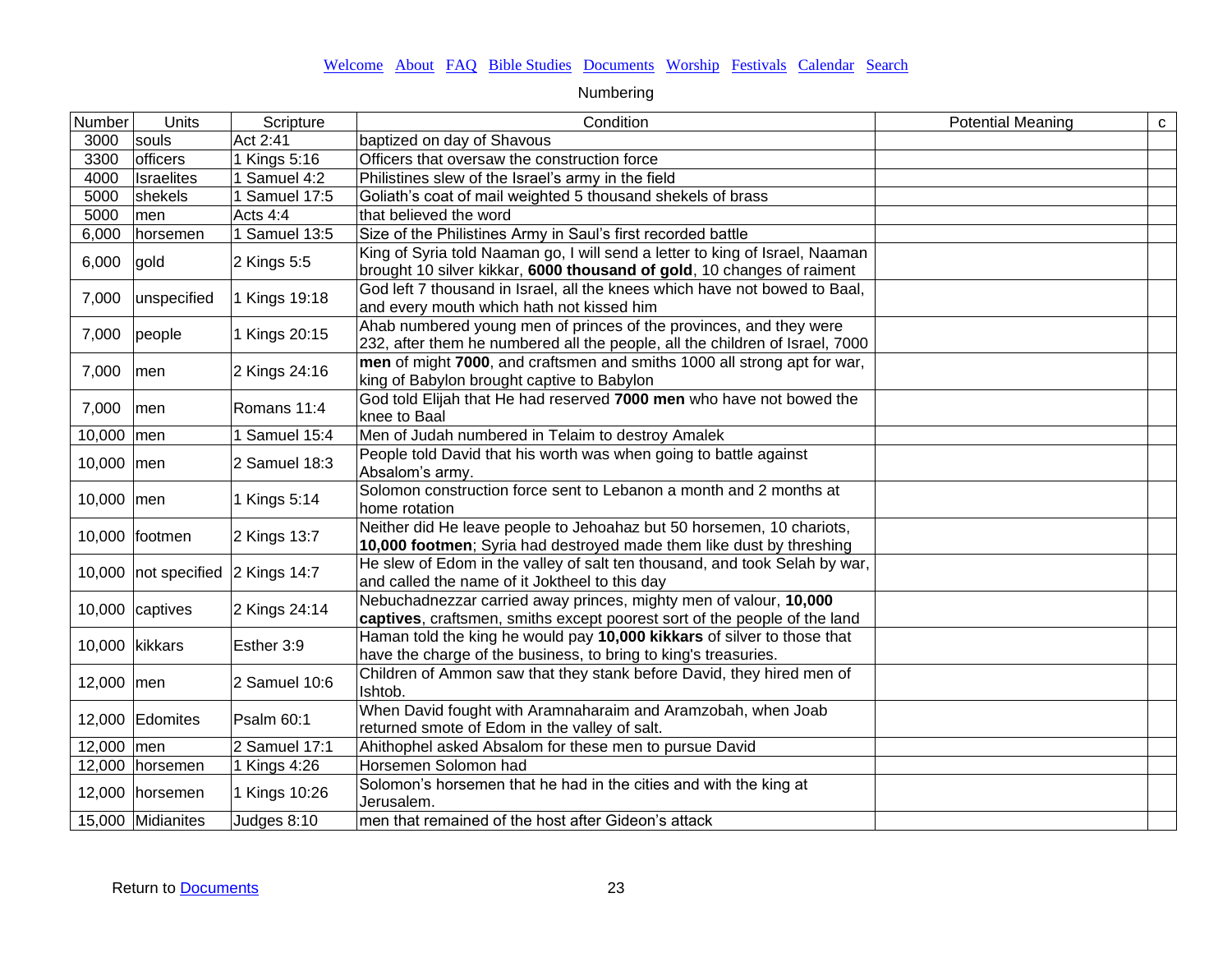| Number         | <b>Units</b>                         | Scripture                  | Condition                                                                                                                                                   | <b>Potential Meaning</b> | $\mathtt{C}$ |
|----------------|--------------------------------------|----------------------------|-------------------------------------------------------------------------------------------------------------------------------------------------------------|--------------------------|--------------|
|                | 18,000 Syrians                       | 2 Samuel 8:13              | Syrians David slew in the Valley of Salt                                                                                                                    |                          |              |
| 20,000 men     |                                      | 2 Samuel 8:4               | David smote also Hadadezer as he went to recover his border at the river<br>Euphrates and captured the men.                                                 |                          |              |
|                | 20,000 footmen                       | 2 Samuel 10:6              | Children of Ammon saw that they stank before David, they hired of the<br>Syrians of Bethrehob and Zoba footmen.                                             |                          |              |
|                | 20,000 Israelites                    | 2 Samuel 18:7              | Israelites killed in the battle between King David and son Absalom                                                                                          |                          |              |
| 20,000 cors    |                                      | 1 Kings 5:11               | Cors of wheat Solomon gave Chiram year by year                                                                                                              |                          |              |
|                | $22,000$ Syrians                     | 2 Samuel 8:5               | Syrians of Damascus that came to help Hadadezer, David slew the<br>Syrians                                                                                  |                          |              |
| 22,000 oxen    |                                      | 1 Kings 8:63               | At the dedication of the Temple, Solomon offered peace offerings, to<br>Yehovah of 22,000 oxen, 120,000 sheep                                               |                          |              |
|                | 30,000 Israelites                    | $\overline{1}$ Samuel 4:10 | Philistines caused Israel footmen to fall, die                                                                                                              |                          |              |
|                | 30,000 chariots                      | Samuel 13:5                | Size of the Philistines Army in Saul's first recorded battle                                                                                                |                          |              |
|                | 30,000   Israelites                  | 2 Samuel 6:1               | Chosen Israelites went with David initially to retrieve the ark                                                                                             |                          |              |
| 30,000 men     |                                      | 1 Kings 5:13               | Men Solomon raised out of Israel for construction                                                                                                           |                          |              |
|                | 40,000 horsemen                      | 2 Samuel 10:18             | Battle at Chelam, slew by David                                                                                                                             |                          |              |
| 40,000 stalls  |                                      | 1 Kings 4:26               | Stalls Solomon had for horses for his chariots                                                                                                              |                          |              |
|                | 42,000 Ephraimites                   | Judges 12:6                | Died at the passages of Jordan                                                                                                                              |                          |              |
| 50,070 men     |                                      | 1 Samuel 6:19              | Men of Bethshemesh who died, because they had looked into the ark of<br>Yehovah                                                                             |                          |              |
| 70,000 men     |                                      | 2 Samuel 24:15             | Men that dies from Dan to Beersheba as result of the pestilence Yehovah<br>sent because David promulgated a census                                          |                          |              |
| 70,000 men     |                                      | 1 Kings 5:15               | Men that bared the burden of construction                                                                                                                   |                          |              |
|                | 75,000   not specified   Esther 9:16 |                            | Jews in king's provinces gathered together, stood for their lives, had rest<br>from their enemies, slew of their foes 75,0000, laid not their hands on prey |                          |              |
| 80,000 hewers  |                                      | 1 Kings 5:15               | Men in the mountains part of construction force                                                                                                             |                          |              |
|                | 100,000 footmen                      | 1 Kings 20:29              | Israel and Syrians pitched 1 over against the other 7 days, 7 <sup>th</sup> day the<br>battle was joined, Israel slew of Syrians 100,000 footmen in 1 day   |                          |              |
| 100,000 lambs  |                                      | 2 Kings 3:4                | Mesha king of Moab rendered to king of Israel 100,000 lambs, and<br>100,000 rams, with the wool                                                             |                          |              |
| $100,000$ rams |                                      | 2 Kings 3:4                | Mesha king of Moab rendered to king of Israel 100,000 lambs, and<br>100,000 rams, with the wool                                                             |                          |              |
|                | 120,000 Midianites                   | Judges 8:10                | men that drew the sword that fell                                                                                                                           |                          |              |
| 120,000 sheep  |                                      | 1 Kings 8:63               | At the dedication of the Temple, Solomon offered peace offerings, to<br>Yehovah of 22,000 oxen, 120,000 sheep                                               |                          |              |
| 180,000 chosen |                                      | 1 Kings 12:21              | Rehoboam was come to Jerusalem, assembled of Judah and Benjamin,<br>men, which were warriors, to fight against Israel                                       |                          |              |
|                | 185,000 Assyrians                    | 2 Kings 19:35              | God slew of Sennacherib's Assyrian army                                                                                                                     |                          |              |